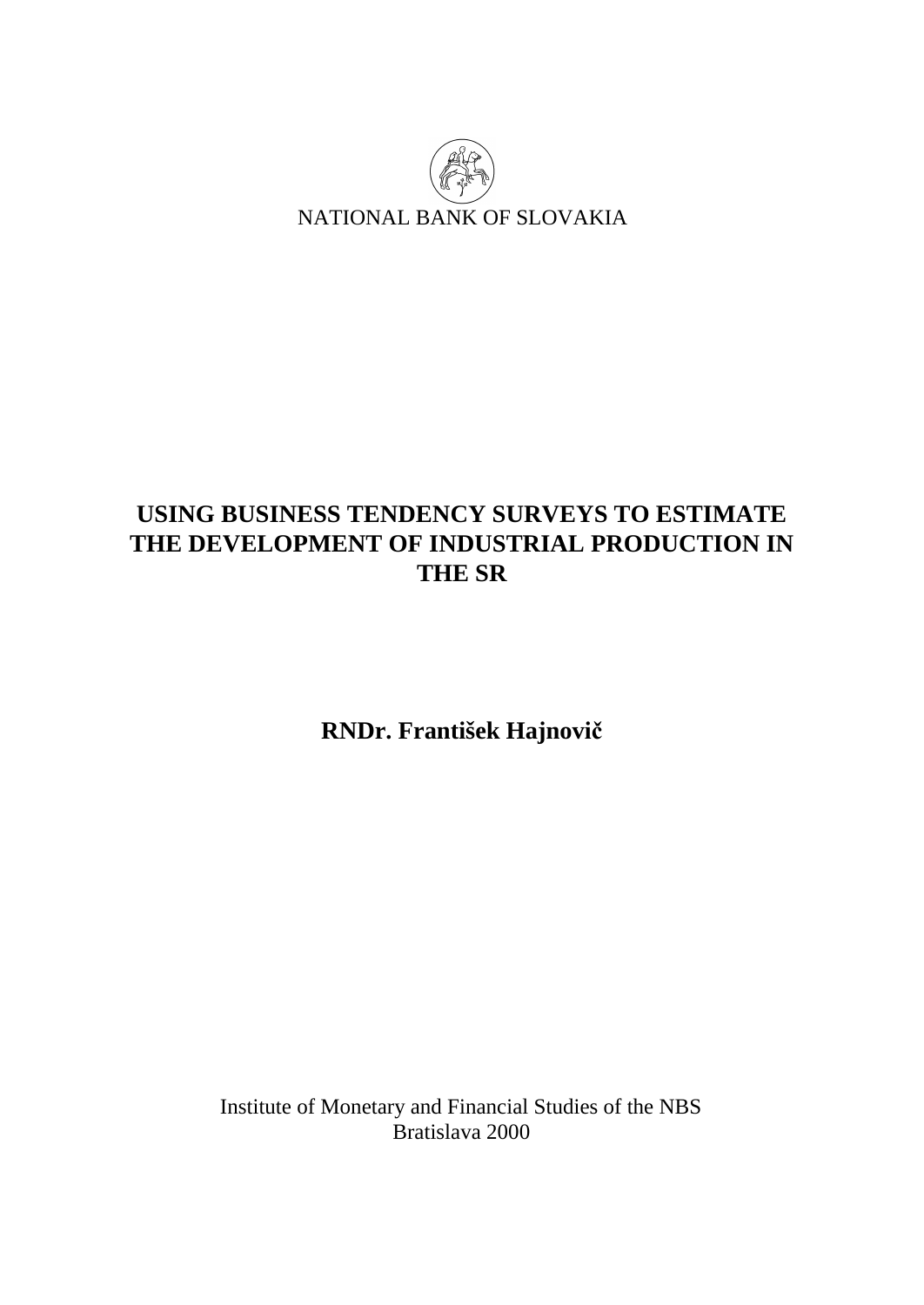The views and positions presented in this paper do not necessarily correspond to those of the NBS.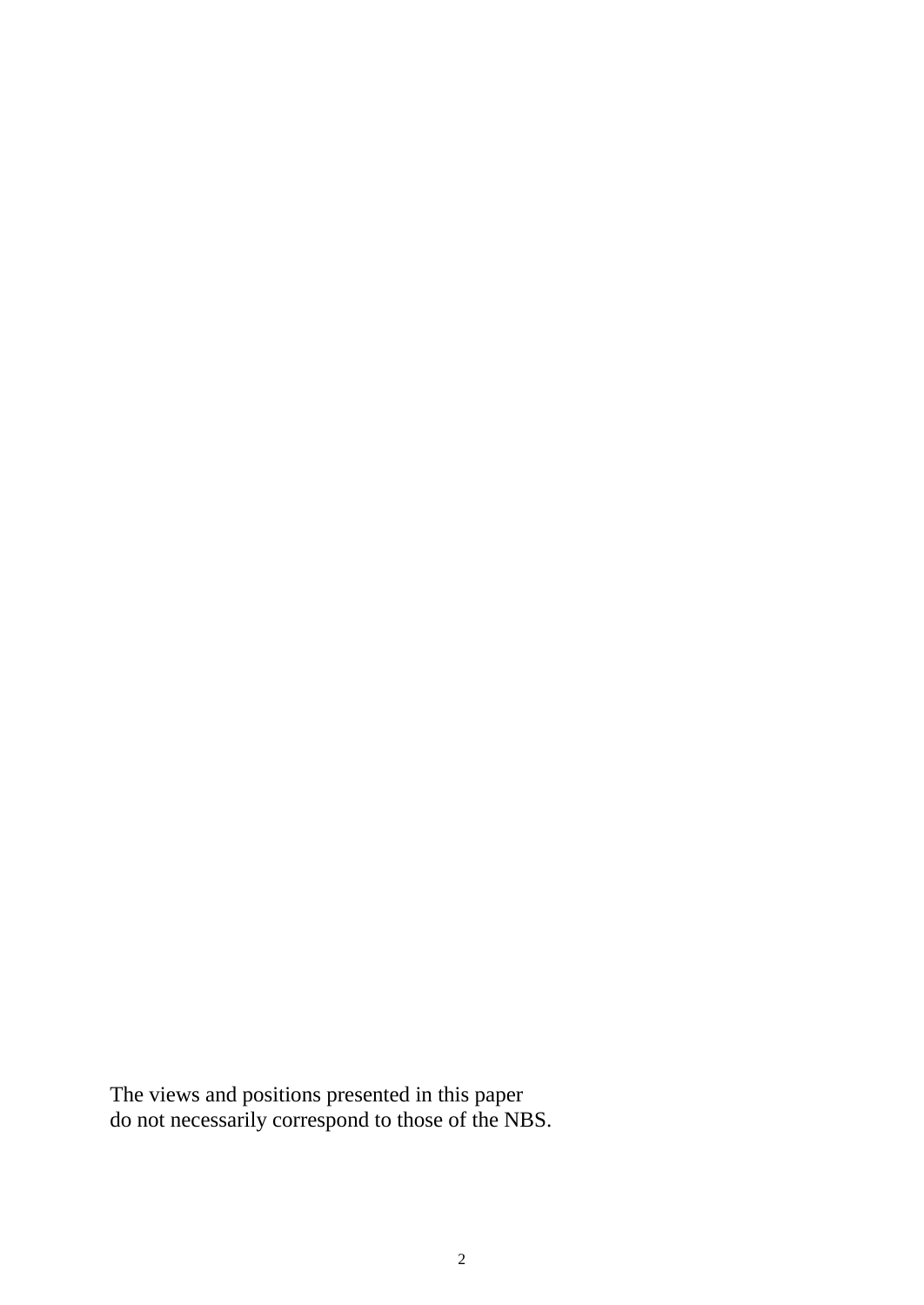## **TABLE OF CONTENTS**

## **INTRODUCTION**

- **1. BRIEF CHARACTERISTICS OF BUSINESS TENDENCY SURVEYS FOR THE INDUSTRY**
- **2. RESULTS OF BUSINESS TENDENCY SURVEYS FOR A CURRENT MONTH AND QUANTITATIVE CHARACTERISTICS OF INDUSTRIAL PRODUCTION**
- **2.1. Monthly Growth Rates of Production and Business Tendency Balances**

**2.2. Model Relationship Between Actual Development of Production and Business Tendency Balance** 

- **2.3. Seasonality of Production**
- **2.4. Year-to-Year Growth Rates and Business Tendency Balances**
- **2.5. Industrial Production and Demand as Determined by a Business Tendency Survey**

## **3. EXPECTED INDUSTRIAL PRODUCTION AND DEMAND IN THE BUSINESS TENDENCY SURVEY**

**4. CONCLUSION** 

## **REFERENCES**

#### **ANNEXES**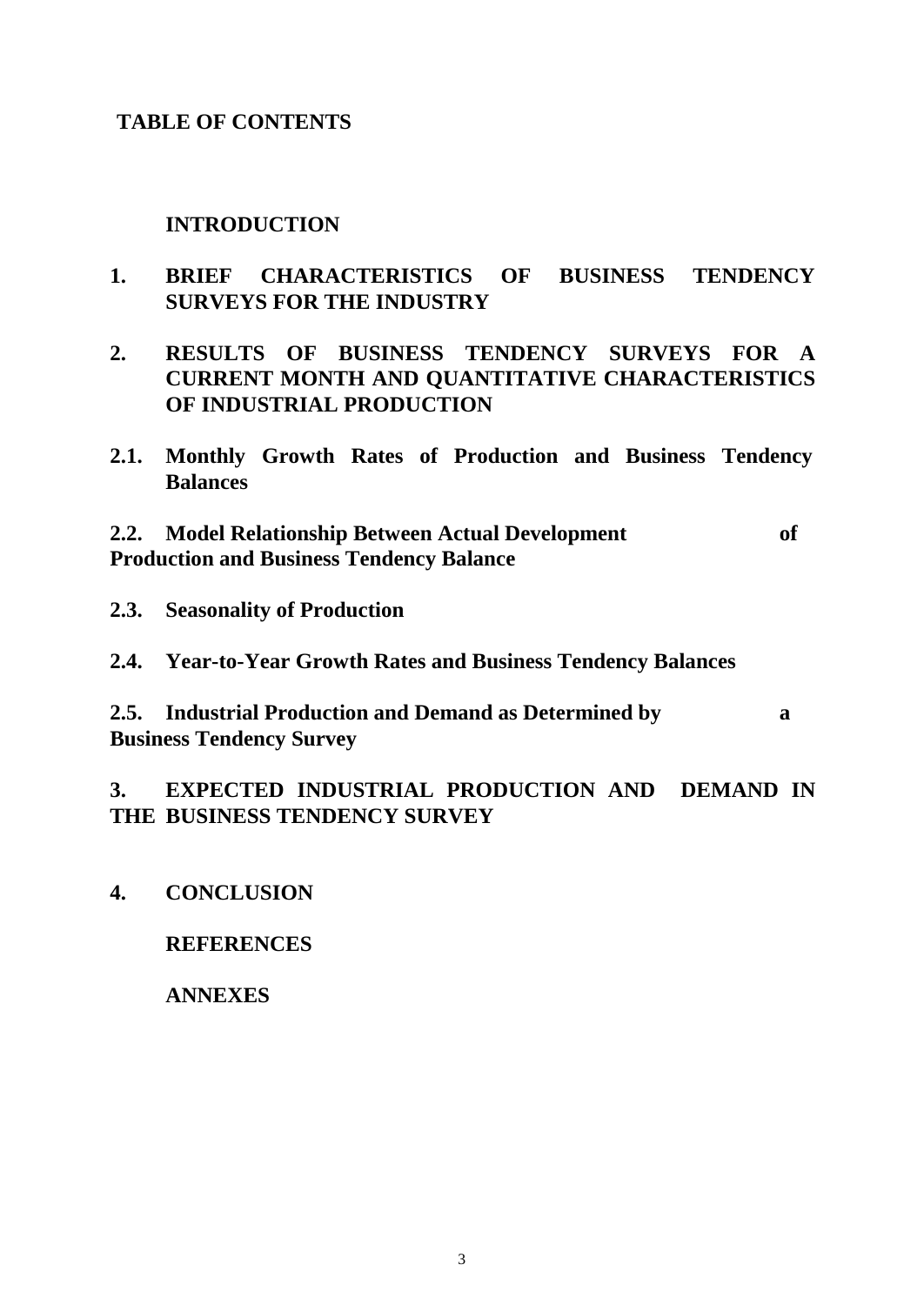# **INTRODUCTION**

One of the prerequisites for making proper monetary decisions is a minimum delay in ascertaining the actual status and current trends in the economy and a good estimate of its future development made with a sufficient lead time. Incomplete information and insufficient foresight may cause inadequate monetary decisions and increase the costs of establishing and maintaining monetary stability.

The presented paper aims to analyse the possibilities for using a business tendency survey to estimate development *in the industry* in a current month and to estimate the direction its development will take in the nearest period (of 1 to 3 months). The focus on industry is a result of the recognition of its relevance for the economy. Despite its decreasing share in GDP, industry still represents a branch of economy that significantly contributes to GDP creation, and constitutes an important employer. In the past, employees dismissed from industrial plants were a source of working force for other branches, especially the service sector and, at present, add to the growth in unemployment. Industry is an important importer and a decisive exporter. Understanding trends of industrial producer prices is important for the assessment of cost-related inflationary pressures, and the knowledge of industrial capacity utilisation rate helps to ascertain the so-called output-gap, which is the difference between a potential and actual economic output.

Answers given by enterprises in a business tendency survey represent their assessment of the development in a current month or an expected development, as ascertained prior to the end of the current month. This is the reason why they must, by necessity, be estimations. Moreover, the data is soft by its nature, being affected by a subjective element in judging the situation. A question therefore arises, as to whether the results obtained in this way have any bearing on the data acquired through other statistical procedures - the so-called actual values. In this paper the term "estimation" will be used to refer to the data from business tendency surveys and that of "actuals" to denote the data from commonly used quantitative statistics.

The following types of questions occur:

- Is it possible, on the basis of results from business tendency surveys for the industry, which represent qualitative "soft" data, to estimate the development of quantitative industrial indicators acquired through other statistical inquiries? What accuracy do such estimations have?
- How are the subjective assessments of the development in a current month made under business tendency surveys?
- How are the expectations and subjective forecasts formed in the course of business tendency surveys and what is their economic impact?

#### *At this stage, our main interest lies in a business tendency balance for industrial production. Such data from business tendency surveys could in the future help to make the estimates of industrial production more precise.*

Presented is one a series of papers focusing on the utilisation of results from business tendency surveys for estimating the status and short-term development of the economy. It is envisaged that other papers, in addition to further specifying the findings and estimations of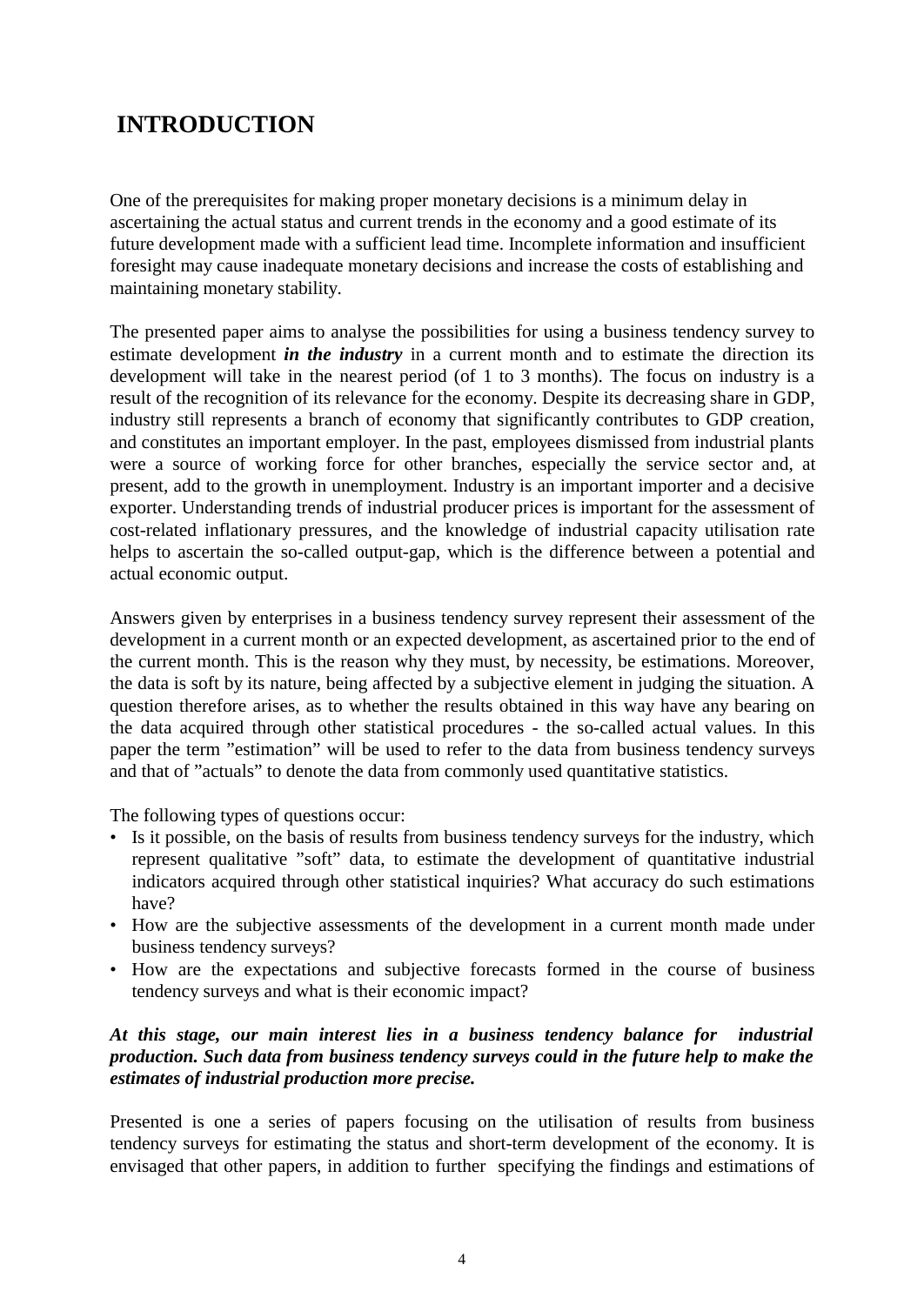industrial trends, will extend similarly oriented analyses, estimations and forecasts on construction and internal (retail) trade.

The research conducted along these lines should ultimately result in monthly releases providing estimations of the situation for a current month and an outlook for the nearest 1 to 3 months for a selected range of indicators. The results of business tendency surveys are ready<sup>1</sup> before the end of a current month, which makes the respective estimations and forecasts available before the decisions of the Bank Board on Interest Rates are taken.

# **1. BRIEF CHARACTERISTICS OF BUSINESS TENDENCY SURVEYS FOR THE INDUSTRY**

The Statistical Office of the SR monitors economic trends by means of a specialised sample survey, the so-called business tendency survey. This survey is done in industrial and construction enterprises and for internal trade on a monthly basis (1), where a sample population comprises enterprises which, in the aggregate, have a significant weight on the production (industrial and construction) or retail trade turnover.

A stable sample of respondents involved in a business tendency survey for industry in 1999´ was formed of 350 enterprises with 20 or more employees, whose volume of industrial production for 1998 accounted for 62% of the total volume of industrial production and the number of employees accounted for 51% of the total industrial workforce. In order to provide for a more objective assessment of trends, a weighted arithmetic average has been applied to replies obtained from the business tendency survey. The weight used was represented by the value of industrial production<sup>2</sup> and when assessing the employment-related indicators, number of employees was used as a weight.

Contrary to common statistical surveys, which are targeted at quantitative features of economic activity (e.g. the volume of production, the number of employees, and the like), answers given by enterprises in a business tendency survey are a result of a choice between a small number of alternatives. An illustrative question to be answered by an enterprise would look like:

Compared to the previous month, the industrial production has:

- increased
- not (significantly) changed
- decreased

l

The answers of enterprises - individual alternatives - are weighted and resultant proportions (percentages) for different alternative are determined.

 $1$  We assume that upon the agreement with the SO SR it will be possible to get access to the results of business tendency surveys several days before they are published via INTERNET.

 $2$  In the past, production of goods was used as a weight.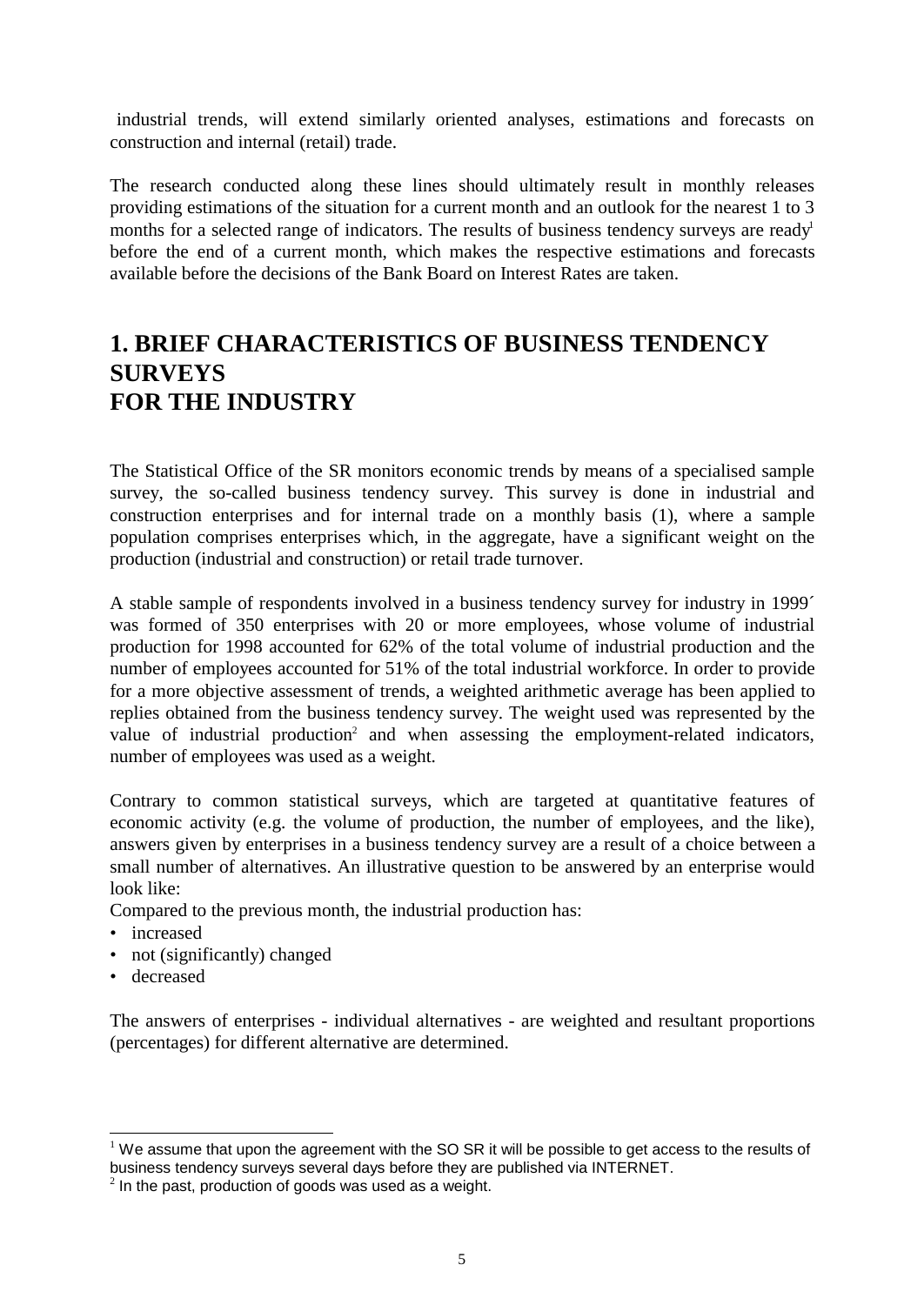An example of a possible result would be: The industrial production has:

- increased 62%
- not changed 5%
- decreased 33%

which means that the weight of industrial enterprises whose industrial production has increased in the month in question over the preceding month is 62%, the weight of enterprises, the industrial production of which has not "substantially" changed is 5% and the weight of enterprises with a decreased production from one month to another is 33%.

An overall assessment of trends during the course of a business tendency survey is made on the basis of the so-called *business tendency balance.* This is defined as the difference between the percentage of positive changes (growth) and negative changes (decline)<sup>3</sup>. In the given example, the business tendency balance would be:

$$
62 - 33 = 29\ (%)
$$

l

Another example of a typical question is that related to insolvency (or profitability). An enterprise is only supposed to give a yes-or-no answer, depending on whether or not it is insolvent (as a result of its own primary inability to pay debts or this inability being caused by others, who default on the amounts payable to this enterprise). The result is represented by a (percentage) proportion of insolvent enterprises.

Another type of question concerns the utilisation of capacities. It is to be replied by classifying the enterprise in question to one of the intervals giving the production capacity utilisation rate for the first shift, which is done on the basis of more or less subjective judgement. The result will take the following form (May 1997):

Production capacity utilisation as % Share of enterprises as %

| up to $40$ |    |  |
|------------|----|--|
| $41 - 50$  | 3  |  |
| $51 - 60$  | 3  |  |
| $61 - 70$  | 8  |  |
| $71 - 80$  | 12 |  |
| $81 - 90$  | 46 |  |
| $91 - 100$ |    |  |

In addition to such distribution of enterprises by capacity utilisation rate, the average utilisation of capacities in the industry can also be derived (using the respective statistical algorithm) - which in the said example will be 82%.

 $3$  The balance can also be defined by assigning a positive coefficient (+1) to positive changes, a negative coefficient (-1) to negative changes and the coefficient of (0) to a neutral assessment and by summing up the determined proportions for the three alternatives.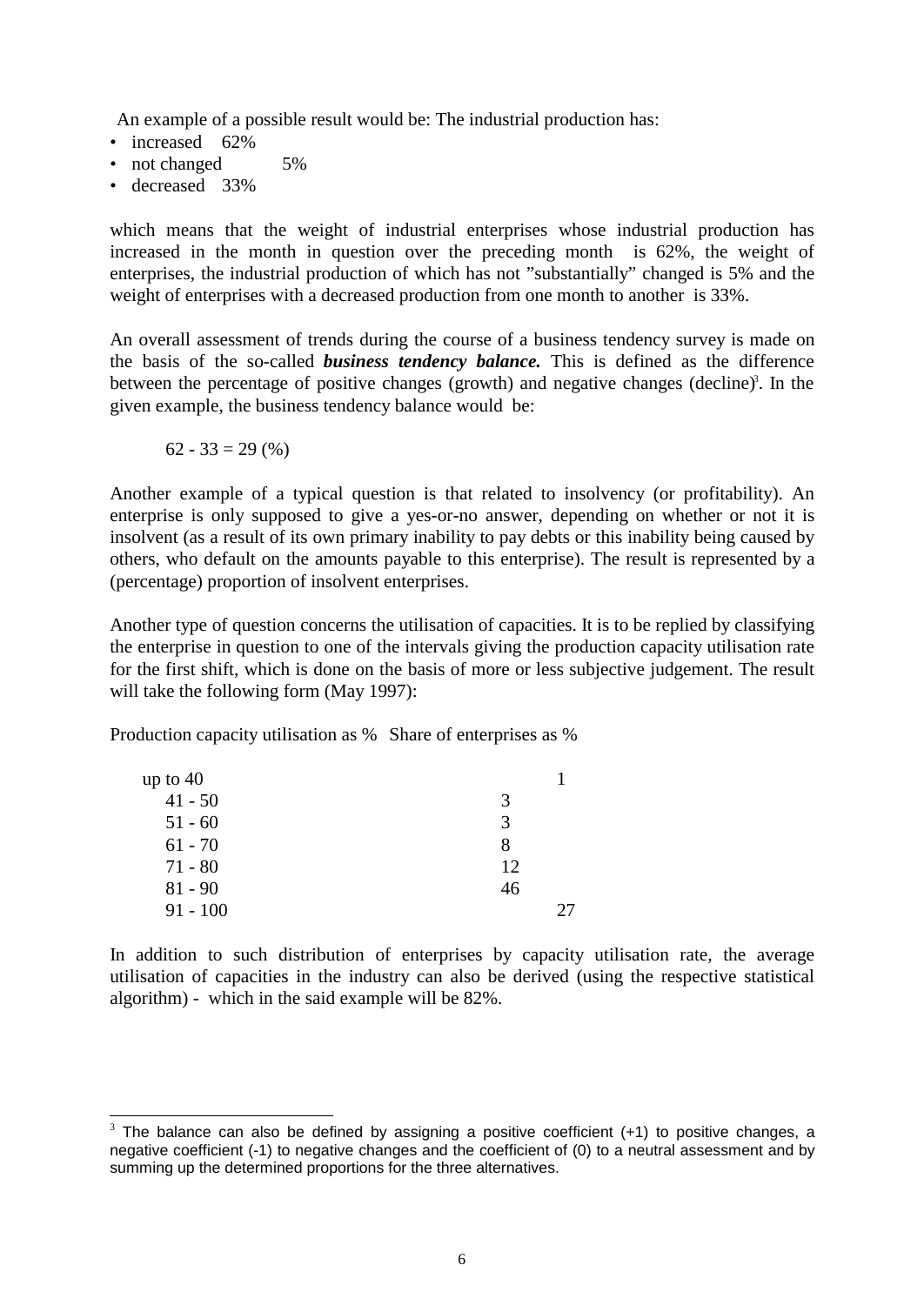| <b>Actual</b>                   |                | meas.u Indicator                                                | <b>Designation</b> |
|---------------------------------|----------------|-----------------------------------------------------------------|--------------------|
| Prices                          | nit<br>index   | Industrial producer prices                                      | <b>PPI</b>         |
|                                 | index          | $1995 = 100$                                                    | <b>PPI95</b>       |
| Foreign trade                   | mn             | Foreign trade - imports                                         | <b>MP</b>          |
|                                 | <b>SKK</b>     |                                                                 |                    |
|                                 | mn             | Foreign trade - exports FCO                                     | EP                 |
|                                 | <b>SKK</b>     |                                                                 |                    |
| Employment                      | ths.           | Average number of registered                                    | <b>NU</b>          |
|                                 | person<br>$\%$ | unemployed<br>Registered unemployment rate                      | U                  |
|                                 | ths.           | Number of vacancies                                             | <b>FL</b>          |
|                                 | person         |                                                                 |                    |
|                                 | ths.           | PEP industry                                                    | <b>NEI</b>         |
|                                 | person         |                                                                 |                    |
| Wages                           | <b>SKK</b>     | Wages in industry                                               | WI                 |
| Production                      |                | mil. Sk Total production of industrial                          | <b>XIP</b>         |
|                                 |                | goods, current prices<br>mil. Sk Sales from industrial activity | EIP                |
|                                 |                | (since 1998)                                                    |                    |
| <b>Business tendency survey</b> |                |                                                                 |                    |
|                                 | B/S            | Volume of industrial production                                 | <b>SRVXI</b>       |
|                                 | $\%$           |                                                                 |                    |
| Industry                        | B/S            | Volume of industrial production                                 | <b>SRVXISA</b>     |
| Assessment for a current month  | $\%$<br>B/S    | (SA)                                                            |                    |
|                                 | %              | Number of employees                                             | <b>SRVLI</b>       |
|                                 | B/S            | Total sales                                                     | <b>SRVSI</b>       |
|                                 | $\%$           |                                                                 |                    |
|                                 | B/S            | Total sales (SA)                                                | <b>SRVSISA</b>     |
|                                 | $\%$           |                                                                 |                    |
|                                 | B/S<br>$\%$    | Domestic sales                                                  | <b>SRVSID</b>      |
|                                 | B/S            | Foreign sales                                                   | <b>SRVSIFR</b>     |
|                                 | %              |                                                                 |                    |
|                                 | B/S            | Profit                                                          | <b>SRVZISKI</b>    |
|                                 | $\%$           |                                                                 |                    |
|                                 |                | share% Proportion of profit-making                              | <b>SRVQZISKI</b>   |
| Current financial               | B/S            | enterprises<br>Economic situation                               | <b>SRVESI</b>      |
|                                 | $\%$           |                                                                 |                    |
| position of an enterprise       | share          | Production capacity utilisation                                 | <b>SRVCAPI</b>     |
|                                 | $\%$           |                                                                 |                    |
|                                 | share          | More than sufficient production                                 | <b>SRVOCAPI</b>    |
|                                 | $\%$           | capacities                                                      |                    |
|                                 | B/S<br>$\%$    | Inventory of finished products                                  | <b>SRVSTOCKI</b>   |
|                                 | B/S            | Inventory of finished                                           | <b>SRVSTOCKIS</b>  |
|                                 | $\%$           | products(SA)                                                    | A                  |
|                                 | B/S            | Total level of demand                                           | <b>SRVDI</b>       |
|                                 | $\%$           |                                                                 |                    |
|                                 | B/S            | Total level of demand                                           | <b>SRVDISA</b>     |
|                                 | $\%$           |                                                                 |                    |

Table 1. List of Variables Subject to Analysis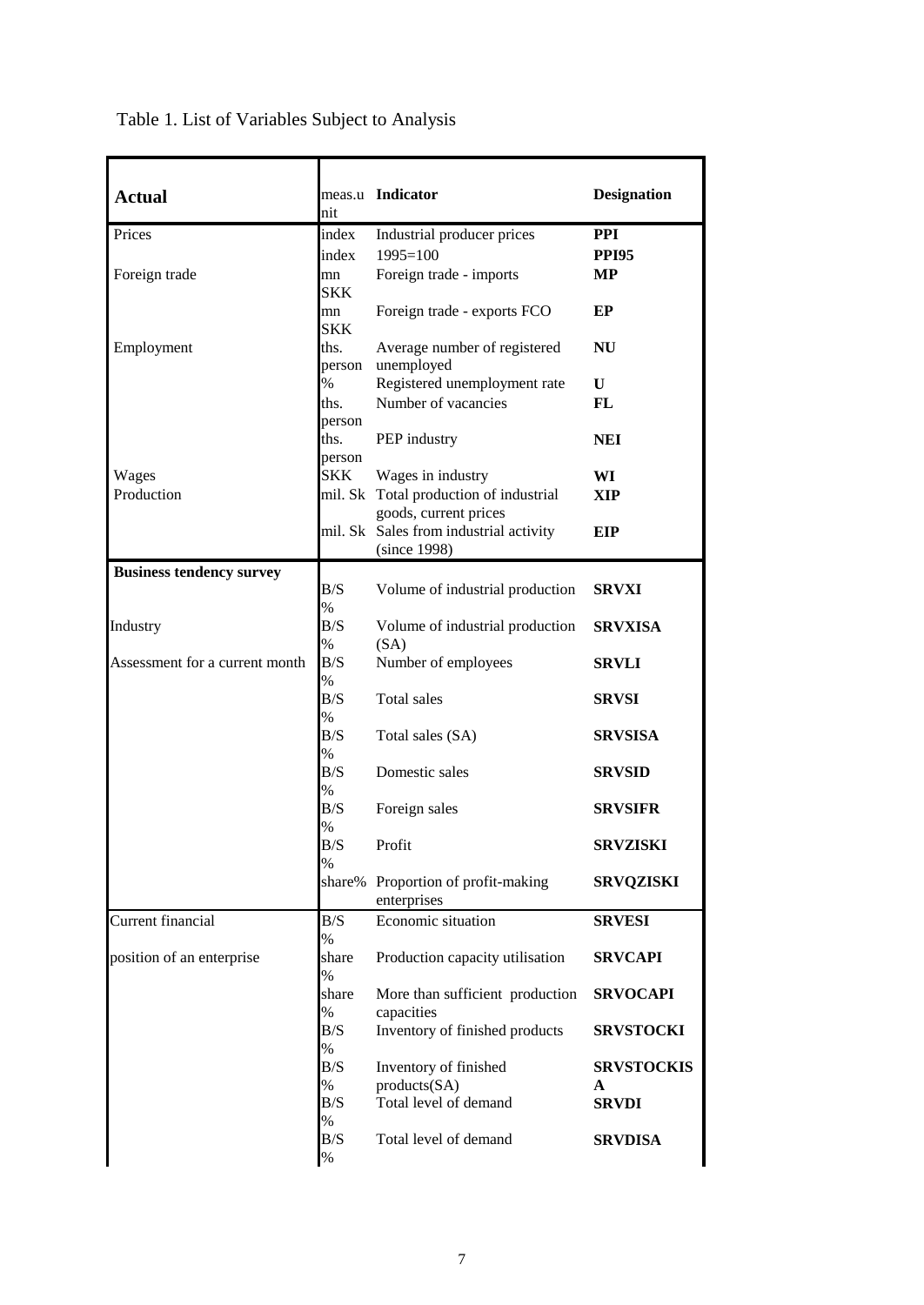|                            | B/S<br>%                    | Level of domestic demand                | <b>SRVDID</b>   |
|----------------------------|-----------------------------|-----------------------------------------|-----------------|
|                            | B/S<br>%                    | Level of foreign demand                 | <b>SRVDIFR</b>  |
|                            | share<br>$\%$               | Insolvency                              | <b>SRVPAYI</b>  |
| Most important barriers    | share                       | - financial problems                    | <b>SRVFINI</b>  |
| to production growth       | %<br>share<br>$\frac{9}{6}$ | - low domestic demand                   | <b>SRVLDID</b>  |
|                            | share                       | - low foreign demand                    | <b>SRVLDIFR</b> |
|                            | %<br>share<br>$\%$          | - uncertain economic<br>environment     | <b>SRVENI</b>   |
|                            | share                       | - import of competitive products        | <b>SRVMI</b>    |
|                            | $\frac{0}{0}$<br>share%     | - outdated production facilities        | <b>SRVOLDI</b>  |
| Expected development       | B/S                         | Economic situation                      | <b>SRVESIE</b>  |
| for the following 3 months | $\%$<br>B/S<br>$\%$         | Total demand                            | <b>SRVDIE</b>   |
|                            | B/S<br>$\%$                 | Total demand (SA)                       | <b>SRVDIESA</b> |
|                            | B/S<br>$\%$                 | Domestic demand                         | <b>SRVDDIE</b>  |
|                            | B/S                         | Foreign demand                          | <b>SRVDFRIE</b> |
|                            | %<br>B/S<br>%               | Volume of industrial production         | <b>SRVXIE</b>   |
|                            | B/S<br>%                    | Volume of industrial production<br>(SA) | <b>SRVXIESA</b> |
|                            | B/S                         | Number of employees                     | <b>SRVLIE</b>   |
|                            | %<br>B/S                    | Producer prices                         | <b>SRVPIE</b>   |
|                            | %<br>B/S<br>$\%$            | Insolvency                              | <b>SRVPAYIE</b> |

As follows from the given list, business tendency surveys for the industry are made to find answers to four groups of questions:

- The assessment of trends in a current month. Enterprises are asked to assess changes over the previous month and their profitability;
- Current financial position of the enterprise. Enterprises are asked to assess internal parameters of their operation and externalities influencing it, as well as their insolvency status in the respective month;
- Major barriers to the growth of production. Enterprises are asked to assess financial, economic and substantive barriers to (a higher) growth of production;
- Expected development for the subsequent three months. Enterprises are to assess likely or expected trends in the development (growth, decline, no change) of selected characteristics of their economic activity. Involved are (subjective) forecasts or expectations in their own right, which frequently rely on information and findings that are not normally available outside the enterprise.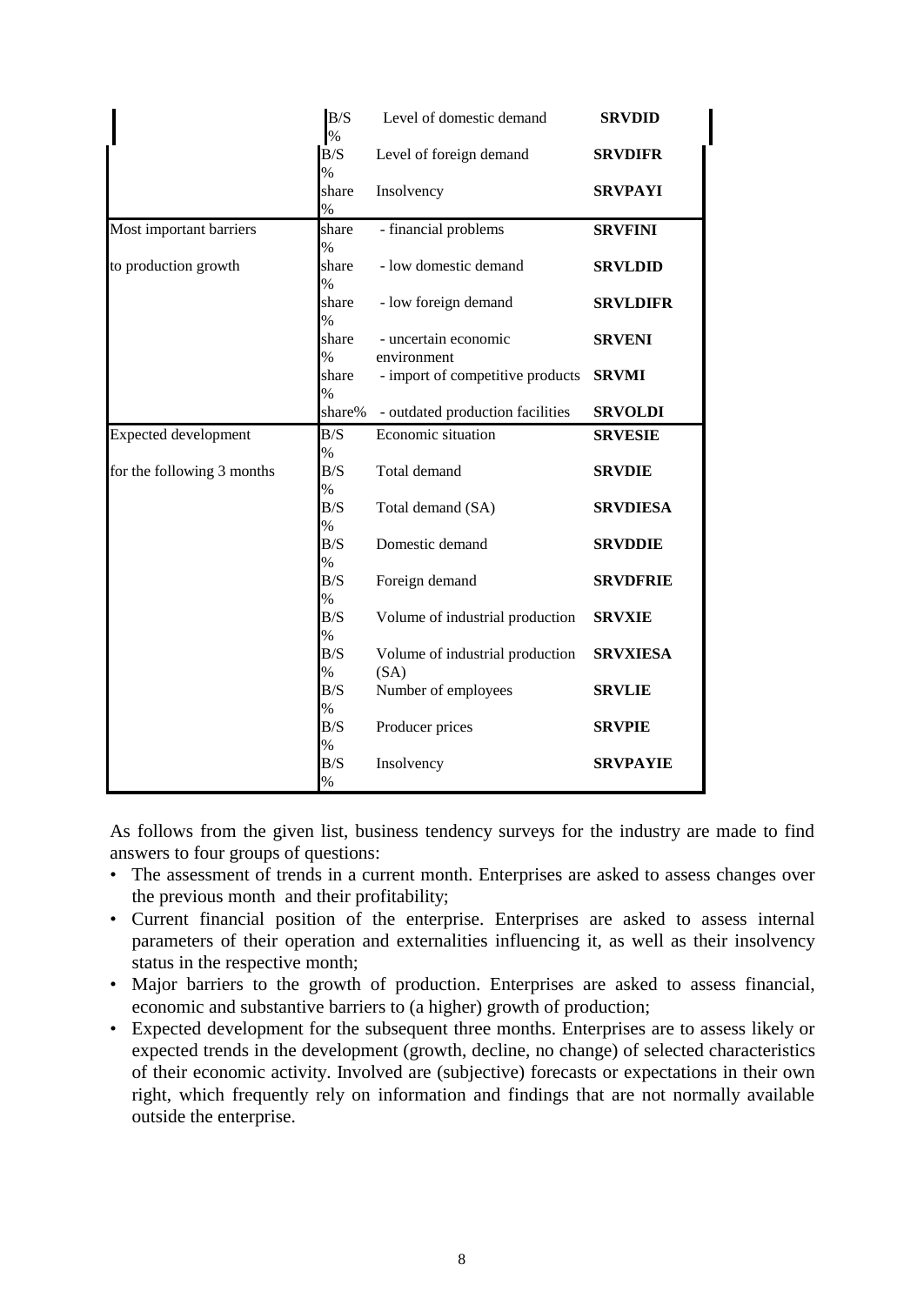The relevance of business tendency surveys consists in that besides up-to-date information on the development in a current month, they also give the enterprises' views on expected development in the nearest (three) months.

# **2. RESULTS OF BUSINESS TENDENCY SURVEYS FOR A CURRENT MONTH AND QUANTITATIVE CHARACTERISTICS OF INDUSTRIAL PRODUCTION**

This part of the paper will focus on giving answers to questions, which in principle strive to identify (inter-) relationships between actual development in industry and its estimation based on business tendency surveys. The designations given in the last column of Table 1 will be used, where appropriate, to denote the respective indicators referred to in the text, and in particular in the Annexes.

In ordinary statistics, the indicator of "Sales from industrial activity" (XIP) is used to characterise the industrial production (see, for example, (2)). Starting from 1998, this was replaced by the originally used indicator of "Total production of industrial goods, current prices". We are going to refer to industrial production and mean the indicator of sales by that (XIP). In business tendency surveys made for industry, the development of production is assessed by a business tendency balance referred to as "Volume of industrial production (SRVXI).

#### **2.1. Monthly Growth Rates of Production and Business Tendency Balances**

Whereas the actual production indicator (XIP) characterises the *volume* of production, the balance for production (SRVXI) characterises *monthly change* in production (growth, decline, or approximately the same level).

The following scatter shows there is a relatively close relation between the business tendency balance (SRVXI) and the monthly rate of growth of actual production  $(dlog(XIP))^4$ . The scatter displays data the period January 1993 to December 2000. It shows that higher value in the business tendency survey (a higher business tendency balance for changes in industrial production) is closely associated with higher production growth rate, and that this relationship has been valid for 7 years already  $(84 \text{ months} = 84 \text{ observations})$ , that original, seasonally unadjusted data are concerned.

l

 $4$  It is common to approximate growth rate using logarithm difference:  $(x-x(-1))/x(-1) = log(x)-log(x(-1))$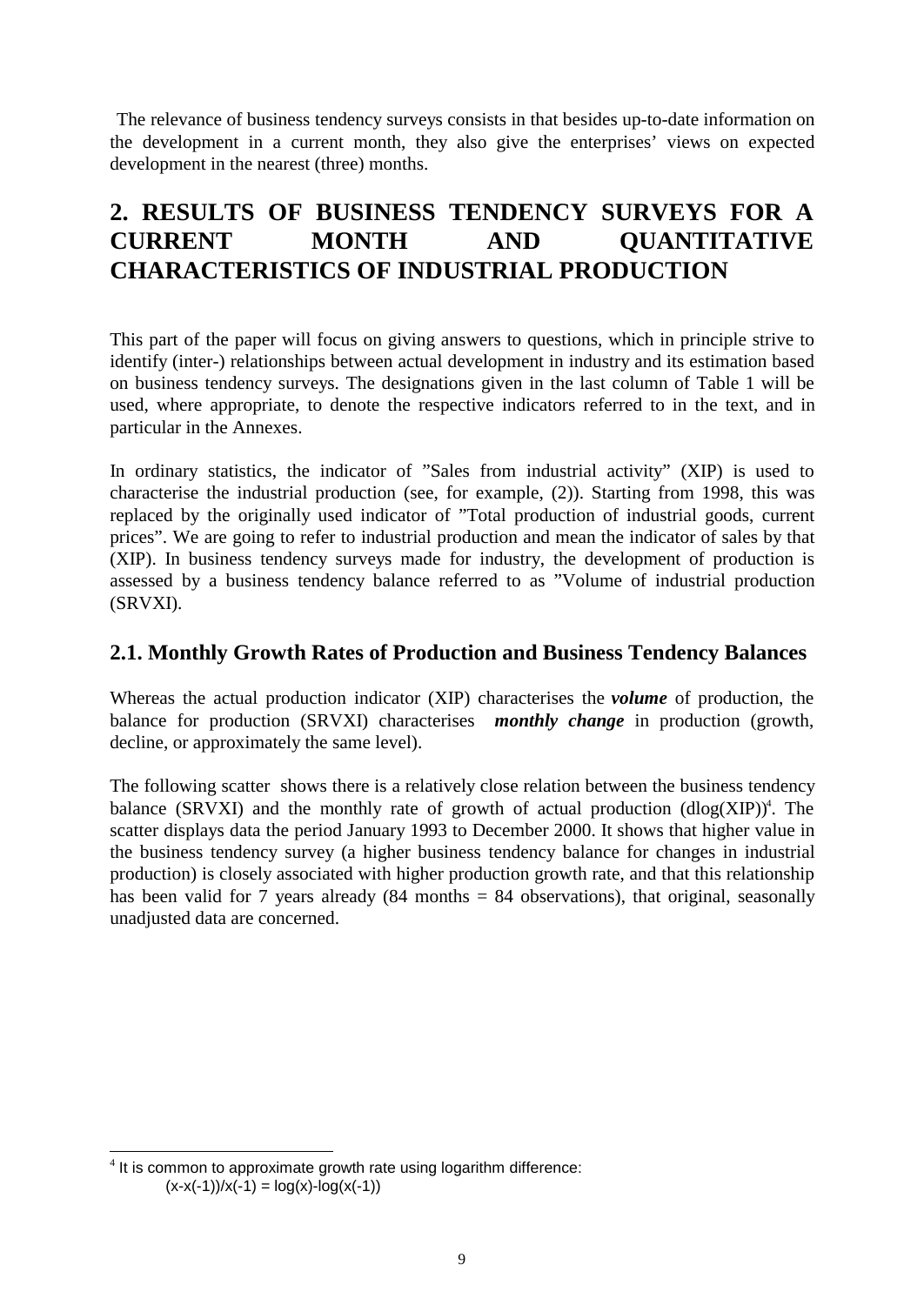Figure 1. Scatter for monthly production growth rates in industry  $(dlog(XIP) - x axis)$ and assessment of monthly industrial production change by business tendency balances (SRVXI - y axis)



The diagram clearly shows that the business tendency balance correctly indicated the direction change in production was actually taking (growth, decline), and, ,, the monthly growth or decline rates were low (c.f. less then 10% in absolute terms).

This close relationship is also confirmed by the following graph. It is clearly visible, that for the overwhelming majority of months it is possible business tendency balance, to deduce an accelerated or slowed down monthly production growth rates which mainly reflect seasonal and calendar changes of production and its price (which are nominal variables), the impact of random shocks, gradual long-term changes in production volume (trend).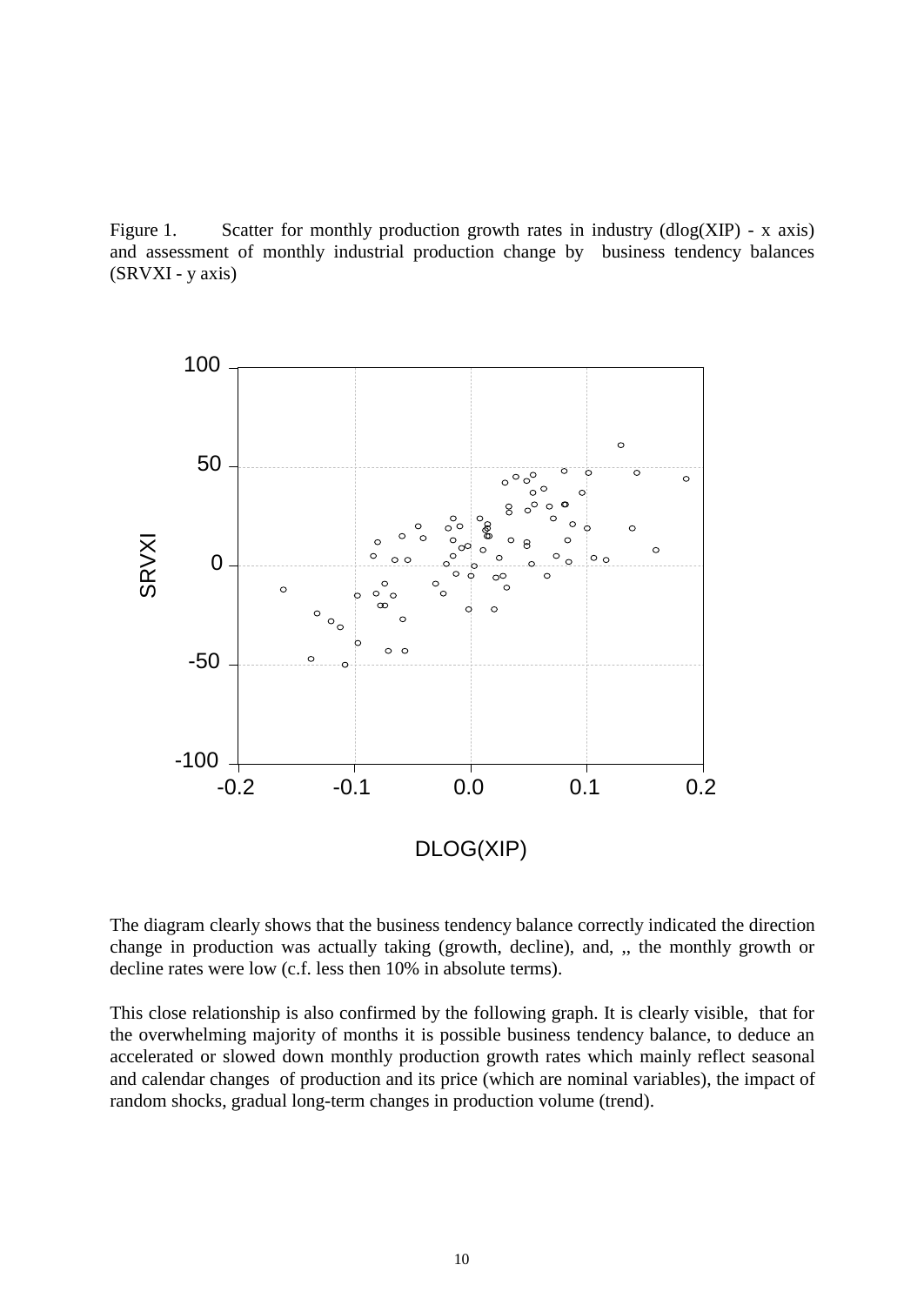Figure 2. Monthly industrial production growth rates and assessment of monthly changes in industrial production by the business tendency balance



The graph also clearly shows that in respective months (even when disregarding the scale) developments in the compared indicators are not identical. Th means that the growth or decline assessed by the business tendency survey is "overestimated" in some months, whilst in others the actual rates of growth or decline assessed by the business tendency survey are underestimated.

### **2.2. Model Relationship Between Actual Development of Production and Business Tendency Balances**

Assessment based on the graphs of development of actual production and business tendency balance gives an idea of mutual coherence. A more objective assessment is statistical analysis. Simple regression analysis the production growth rate  $(dlog(XIP))$  on business tendency balance (SRVXI) shows relatively stable long-term relationship between the two, including the relationship between seasonal fluctuations. According to this long-term relationship, estimate aproximately the monthly production growth rate (dlog(XIP)) from the business tendency balance (SRVXI) using expression: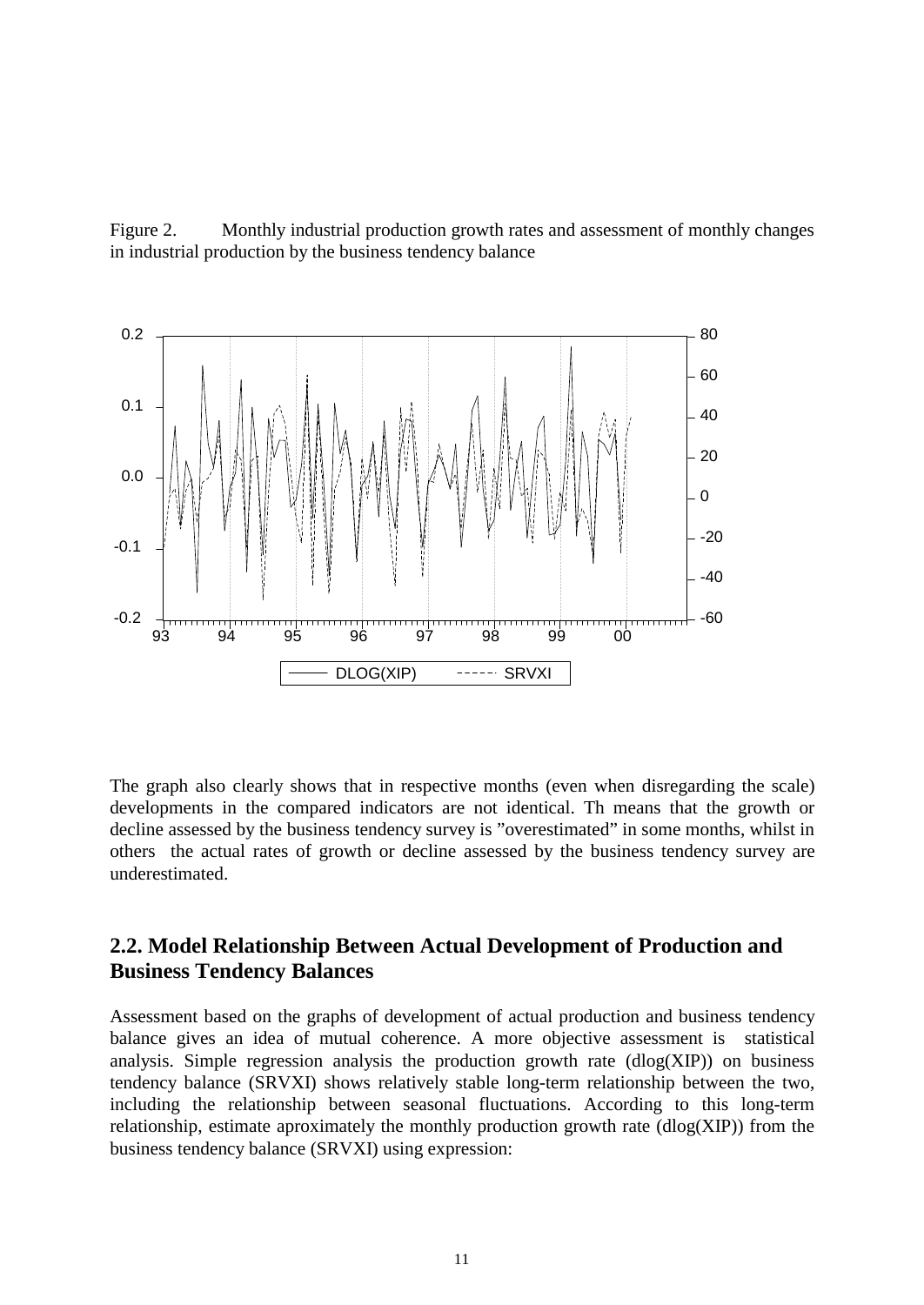$$
dlog(XIP) = -0.7 + 0.2*SRVXI
$$
 (1)

This means that 1 percentage point increasse in business tendency balance causes an increase in monthly production growth rate of magnitude of 0.2%.

This relation may be (informally) reversed. Industrial production growth rate, assessed by the business tendency survey is linked to actual growth rate of industrial production. To put it in other words, subjective judgements reflect objective findings (although these are not known at the time when such judgements are made). The following will apply:

$$
SRVXI = 3.5 + 5 * dlog(XIP)
$$
 (2)

Each percentage point increase in the monthly production growth rate is manifested in the business tendency survey in such a way, that industrial production business tendency balance will increase by 5(%).

This long-term relationship (1) constitutes the basis for assessing actual industrial production growth rates using the business tendency balance for the current month. If, however, in the previous month the actual growth rate is found to differ from its value estimated on the basis of the long-term relationship, the error in the previous month can sometimes be used to "correct" the estimate for the current period. It was shown that such an "error-correcting" procedure (implicitly) provides basis for estimates of industrial production development using the business tendency surveys, and that the following will hold true<sup>5</sup>:

 $dlog(XIP) = -0.7 + 0.2*SRVXI$  $-0.25 * (dlog(XIP) - (-0.7 + 0.2 * SRVXI))_{-1}(3)$ 

What makes relationship (3) different from the relationship (1) is the second term on the right "adjusts" for errors in the preceding period - deviations the long-term relationship from the actual values, using coefficient of (-0.25). This means that **estimate for actual production growth rate on the basis of the business tendency balance in industry is given by:** 

- **in the first step - estimating the production growth rate for current month on the basis of business tendency balance for current month;**
- **in the second step - (partialy) adjusting the preliminary obtained estimate by the "error" determined for the preceding month (applying the coefficient of -0.25).**

Similar to the previous case, if this relationship is reversed, relationship (2) will result, which specifies how assessments of production growth are made in business tendency surveys. This relationship is extended with the term reflecting the process of learning based on errors made in the preceding period:

$$
SRVXI = 3.5 + 5 * dlog(XIP)
$$
  
- 0.25 \* (SRVXI - (3.5 + 5 \* dlog(XIP)))<sub>-1</sub> (4)

 5 For detailed results of this estimation, refer to Annexes 2a, b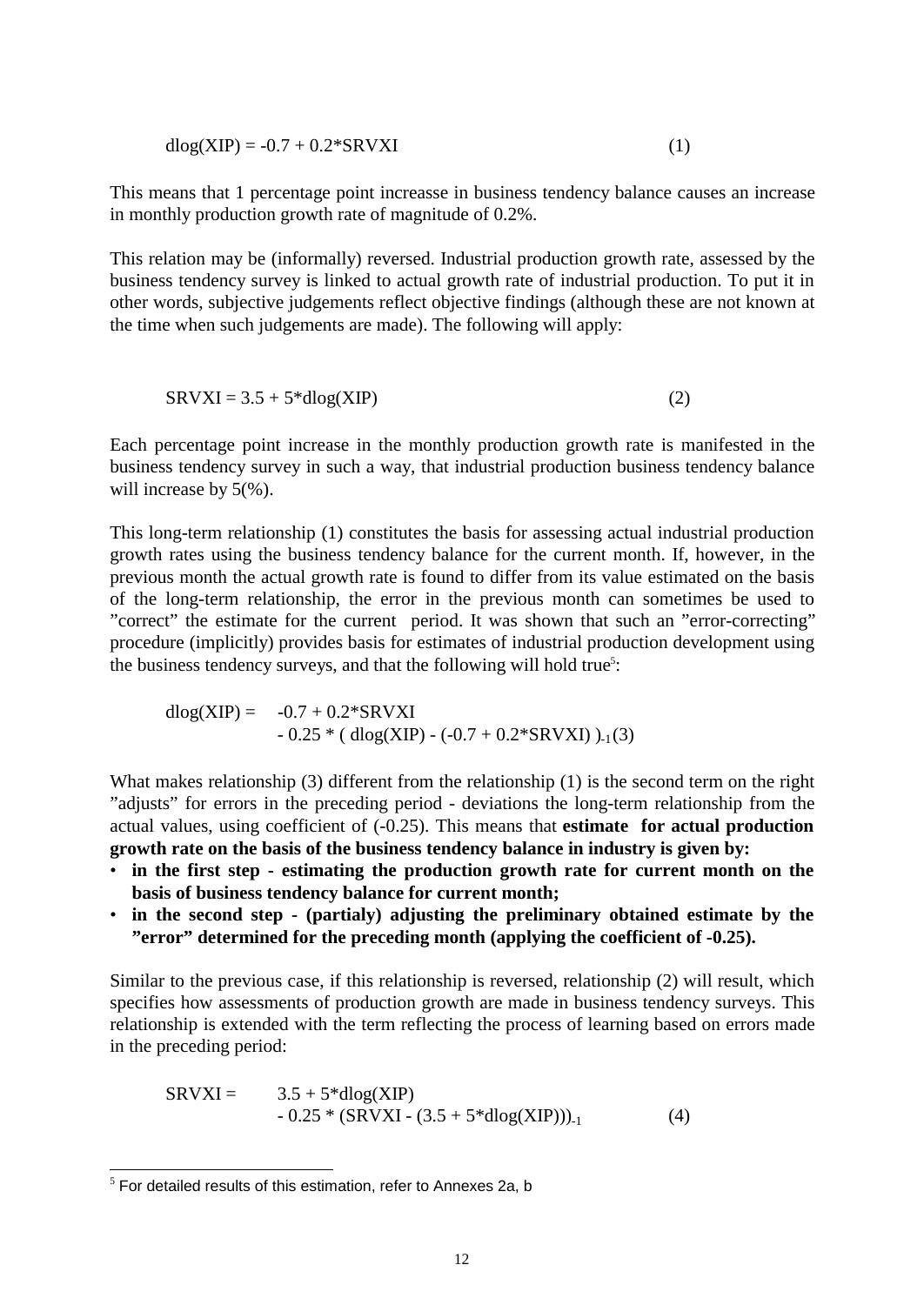*The assessment of monthly changes industrial production in a business tendency survey in relation to industrial production growth rate may be characterised as a learning process. It takes place so that:* 

- *the rate is determined on the basis of the actual growth rate using a long-term relationship (2),*
- *the assessment obtained by this way is adjusted on the basis of an error determined in the previous month (compared to the long-term relationship)*

#### *This means that when assessing monthly production changes in business tendency surveys, a process takes place, that could be classified as learning based on past errors.*

The analysis of the stability of parameters in this model has shown<sup>6</sup> that the error-correcting parameter (-0.25) revealed downward tendency (decreasing in absolute terms). In the past, the basic growth rate (parameter -0.7) tended to zero. Preliminary assessments of growth and decline in business tendency surveys were previously made in coincidence with actual industrial production growth and decline (they carried the same sign). However, responses to detected errors were stronger in the past (the error-correcting parameter reached value of around -0.4 compared to whole sample estimate -0.25). At present business tendency balances are shifted slightly towards the optimistic side in comparison with the actual industrial production growth rate - even in a case, when actual production growth rate, is near to zero, business tendency balances are slightly positive (approximately 3.5%). However, responses to errors in the past are weaker.

## **2.3. Seasonality of Production**

Seasonal factors play important role in the development of industrial production, mask differences in the development of both time series. Industrial production is below the trend level at the beginning of year, during the summer holidays and Christmas, while it is markedly above the trend level in June, and, in particular, in October and November.

It is not possible to fully express large seasonal fluctuations when assessing changes in production using the business tendency balance. Qualitative evaluation (growth, decline, unchanged) and the business tendency balance derived from it has only a limited potential to capture large fluctuations. This is reflected in that large actual changes in industrial production are damped in the business tendency balances for industrial production when graphicaly represented.. Although the business tendency balance "copies" the development of actual production growth rate relatively well, it is advisable to use a model, explicitly reflecting seasonal paterns for modelling the relationship between the production growth rate and the business tendency balance.<sup>7</sup>

With the explicit representation of seasonal component (using so-called seasonal filters), the parameters of the model indicating production growth rates change, even though the character of the process which generates business tendency balances is the same. Process of learning and correcting is based on a long-term relationship:

l

<sup>6</sup> For detailed results refer to Annex 2c.

 $7$  Annex 3. Another option would be to model the seasonally adjusted time series.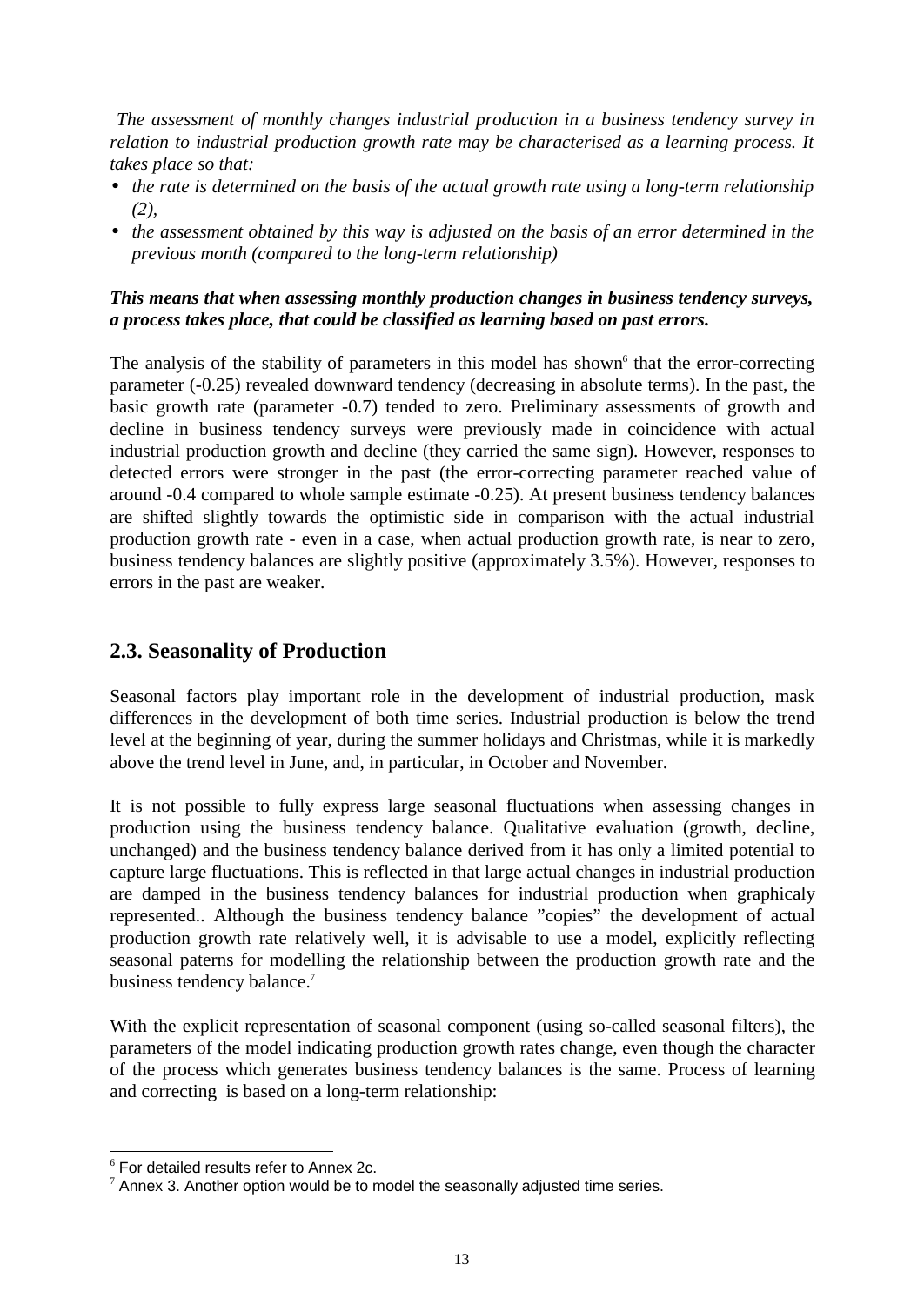$$
dlog(XIP) = seasonality + 0.0626*SRVXI
$$
 (5)

A comparison of this relationship with the original long-term relationship shows (1) that business tendency balances are not so influential - a 10% change in the business tendency balance only represents 0.6% change in the production growth rate (in the long run). Other changes in production growth rate can be characterised as seasonal. An error-correcting version of the model explicitly reflecting seasonality shows that the error-correcting parameter has changed - from the original value of -0.25 to -0.34<sup>8</sup>:

$$
dlog(XIP) = \nseasonality + 0.0626 * SRVXI\n- 0.3427 * (dlog(XIP) - 0.0626 * SRVXI)
$$
\n(6)

A comparison of the accuracy of the two models - one explicitly including seasonal filter and the other omitting it - shows, that the model with seasonal filter is more acurate. Whereas the error (standard deviation of regression residuals) for the model without the seasonal filter exceeds 5%, similar error for the model including the seasonal filter is less than 4%.

From the point of view of practical application, the forecast of industrial production for the current month is important as the Statistical Office of Slovak Republic publishes data for actual production withaproximately one month delay.

The model without the seasonal filter has the advantage of simplicity, comprehensibility and easier application when assessing the actual production growth rate on the basis of the business tendency balance. Nevertheless, taking into account the fact that seasonality is dominant element in monthly changes of production, use of model incorporating seasonal filter is recommended.

## **2.4 Year-o-Year Growth Rates and Business Tendency Balances**

The problem of seasonality is not so critical. As follows from the above-mentioned reflections, the analogy to the year-to-year industrial production growth rate in the business tendency survey is the twelve months moving sum of business tendency balances. Mutual relation of respective indicators is characterised on Figure 3. Although the shape of these two time series - year-to-year industrial production growth rate (YXIP) and twelve months cumulative of business tendency balance (YSRVXI) - indicates certain similarity, correlation between these two series is statistically less significant than it was for monthly changes. An error-correcting model for this relationship is given in Annex 5. As the error-correcting parameter is positive, the interpretation of this model differs from that in the previous cases it represents so-called adaptive model. Its theoretical background can vary and will not be discussed in detail here<sup>9</sup>.

The error for the model is around 4%. Using this model it is therefore possible to predict the direction of industrial production change with sufficient reliability - if production growth rates

 8 Annex 4

 $9$  An overview of different approaches to modelling of subjective assessments and expectations is for example contained in (3).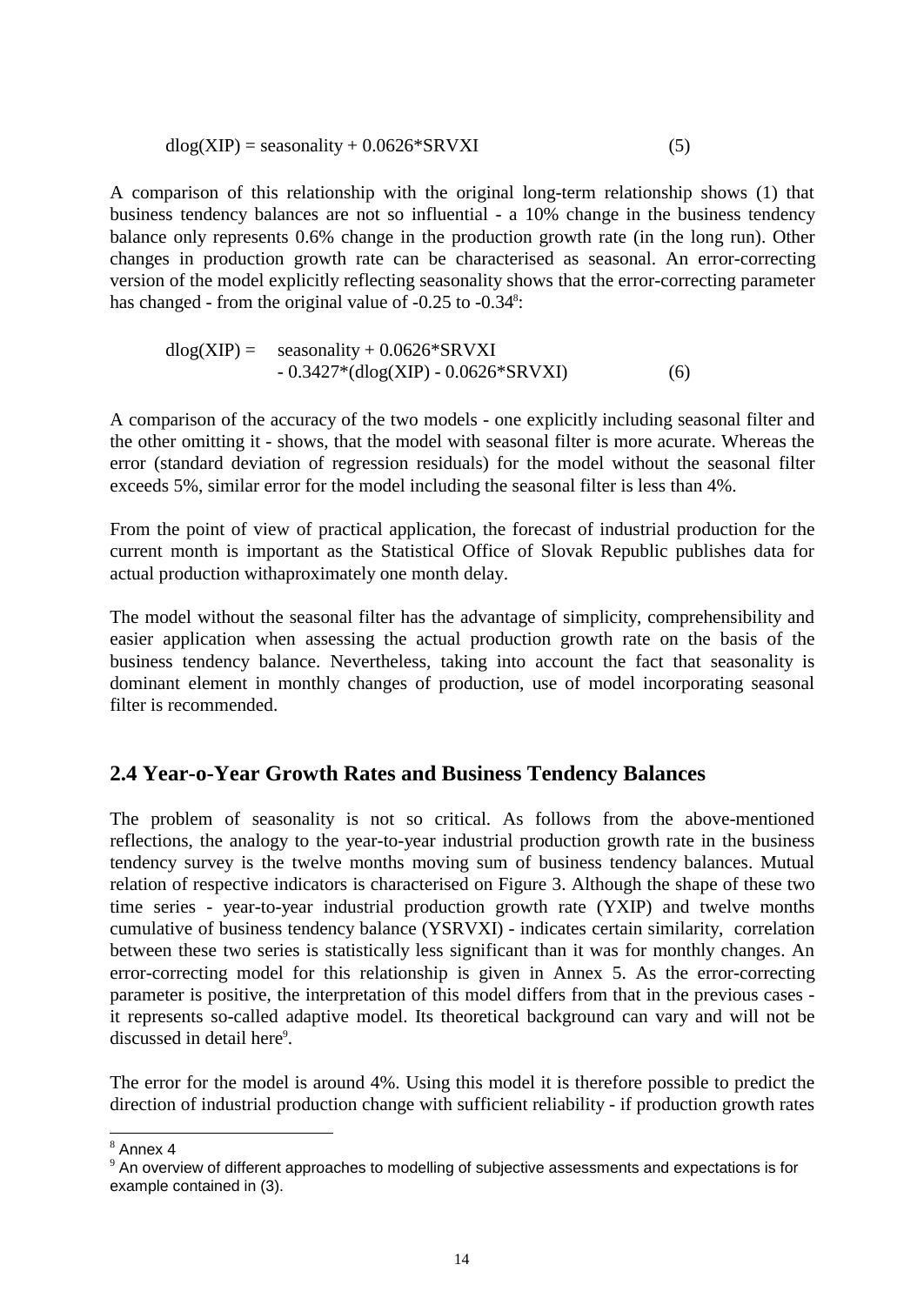are sufficiently high. From Figure 3, it follows that year-to-year industrial production growth rates (at current prices) over years tend to be lower (due to lower inflation of industrial producer prices) and that they fluctuate. Despite that - as can be seen from the actual as opposed to fitted model values (Annex 5b), the model reliably predicted industrial production growth (in current prices).

Figure 3. Year-o-year industrial production growth rates (YXIP - left axis) and cumulative yearly<sup>10</sup> business tendency balance of changes in the industrial production (YSRVXI - right axis)



It is evident that the accuracy of this model is not satisfactory enough to give reliable estimate for the direction of year-to-year change of industrial production at constant prices in the specific month. This follows from inspection of Figure 4, where YXIR is the actual industrial production growth rate at constant prices, and YXIRF is its estimate using the model for yearto-year growth rates.

Figure 4. Comparison of actual values and model estimates of year-to-year industrial production growth rates (constant prices)

l

 $10$  A yearly cumulative balance was determined as a 12-month sliding summation of balances for industrial production.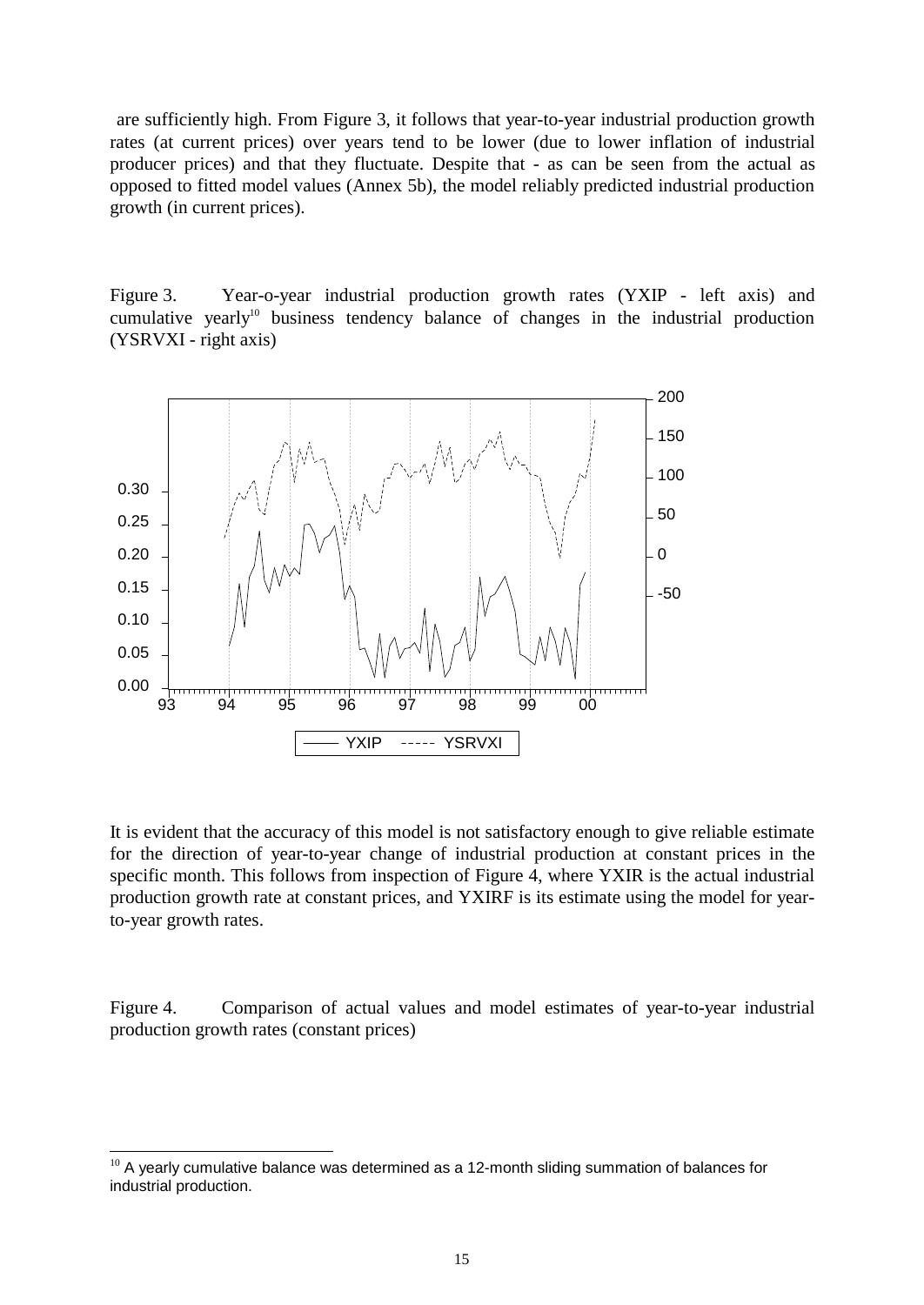

#### **2.5. Industrial Production and Demand as Determined by a Business Tendency Survey**

Industry is the most important exporting sector. It also plays an important role in satisfying domestic demand. Question arises, as to whether there is any connection between industrial production assessed by the business tendency survey and the assessment of sales of industrial goods in domestic and foreign markets. Not only will the answer to this question help us to judge the consistency of answers given in the business tendency survey, but it also has a deeper meaning from economic point of view. To be more specific, the question occurs in this context: which market, domestic or foreign, do enterprises attribute a higher importance in their assessments?

We have shown that the assessment of industrial production closely relates to the assessment of sales in domestic and foreign markets. Specific weights will emerge from the following estimated relationship:

$$
SRVXI = -1.48 + 0.32 * SRVSID + 0.68 * SRVSIFR
$$
 (7)

According to this result, the assessment of the development of industrial production relates to the assessment of sales in the domestic market (with weight of 0.32) and to the assessment of sales in foreign markets (with weight of 0.68 - weights have been normalised to 1). In conformity with the general belief, enterprises attribute substantial importance to sales in foreign markets as influencing factor of changes in production.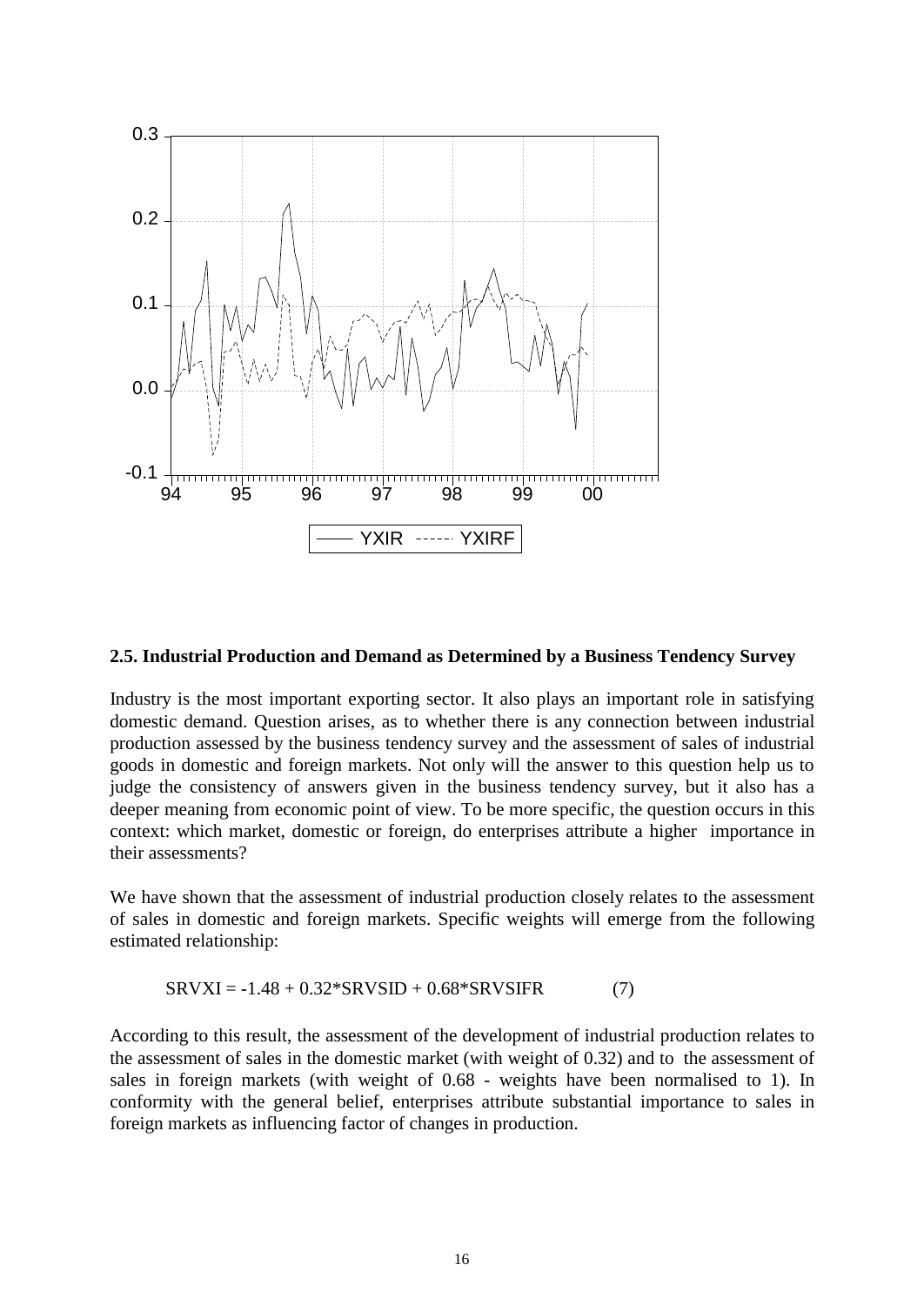This relationship will become more precise when expressing seasonality. It goes without saying that production and demand are not fully synchronised in time. Formally, this discrepancy translates into inventories. It can also be expressed using seasonal term (we have not yet managed to explicitly identify the role of inventories). The following relation was obtained:

 $SRVXI = seasonality + 0.37*SRVSID + 0.63*SRVSIFR$  (8)

## **3. Expected Industrial Production and Demand in the Business Tendency Survey**

One of the strong points of business tendency surveys is that they ask for the opinion of enterprises concerning future development. The list of indicators, the future development of which is assessed by enterprises, includes basic indicators through which the business cycle can be judged. It also comprises indicators characterising expected developments in domestic (SRVDDIE) and foreign (SRVDFRIE) demand. Section 2.5 analysed the way in which demand influences the development of production in the current month. We have shown that demand also influences formation of expectations for development of production (in forthcoming 3-month period). Expected industrial production (SRVXIE) depends on expected domestic and foreign demand according to the relationship:

#### $SRVXIE = 9.34 + 0.88 * SRVDDIE + 0.12 * SRVFRIE$  (9)

When comparing model estimates for the 3-months expectations with the assessment for the current month, it becomes clear at first glance that parameters for domestic and foreign demand differ substantially, depending on whether it is an assessment of production for the current month or expectations for the nearest 3 months. Relationship (9) implies that expected domestic demand plays dominant role in the assessment of expected developments of industrial production - enterprises expect production to grow or decline depending on expected developments of domestic demand. On the other hand, domestic sales play a less important role when assessing for the current month. This could be explained as follows: there was a shift in the territorial orientation of foreign trade performed by industry during the period under review, and competitive pressures on domestic and foreign markets are important factors in its development. Many productive activities and producers have been pushed out of the domestic market. This finding from the analysis of business tendency survey may reflect the fear of losing the domestic market – "We expect the loss of production; its decline, will be caused by the loss of the domestic market and insufficient domestic demand for our products".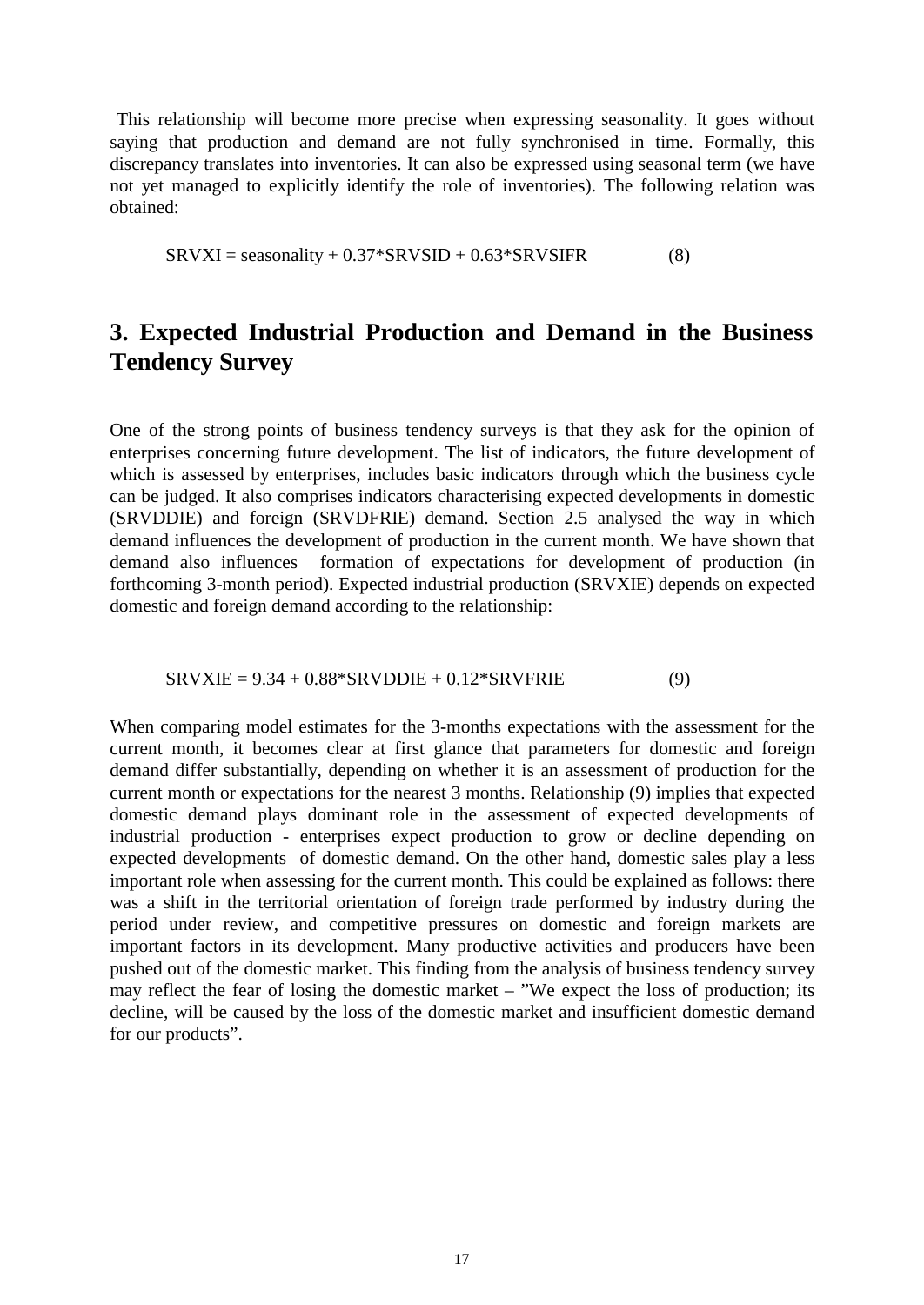#### **Conclusion**

We believe that it is necessary to continue with the analysis of industrial development using the data from the business tendency surveys, and to compare findings derived from business tendency surveys for the industry and findings based on classical quantitative statistics.

There is a need to broaden the coverage, to include other areas for which the data from business tendency surveys are available (construction, trade).

In the future, we want to pay special attention to the analysis of inflation expectations, capacity utilisation and to the inflationary pressures in general. The ultimate goal is to use those findings for the estimation of short-term inflationary tendencies and pressures.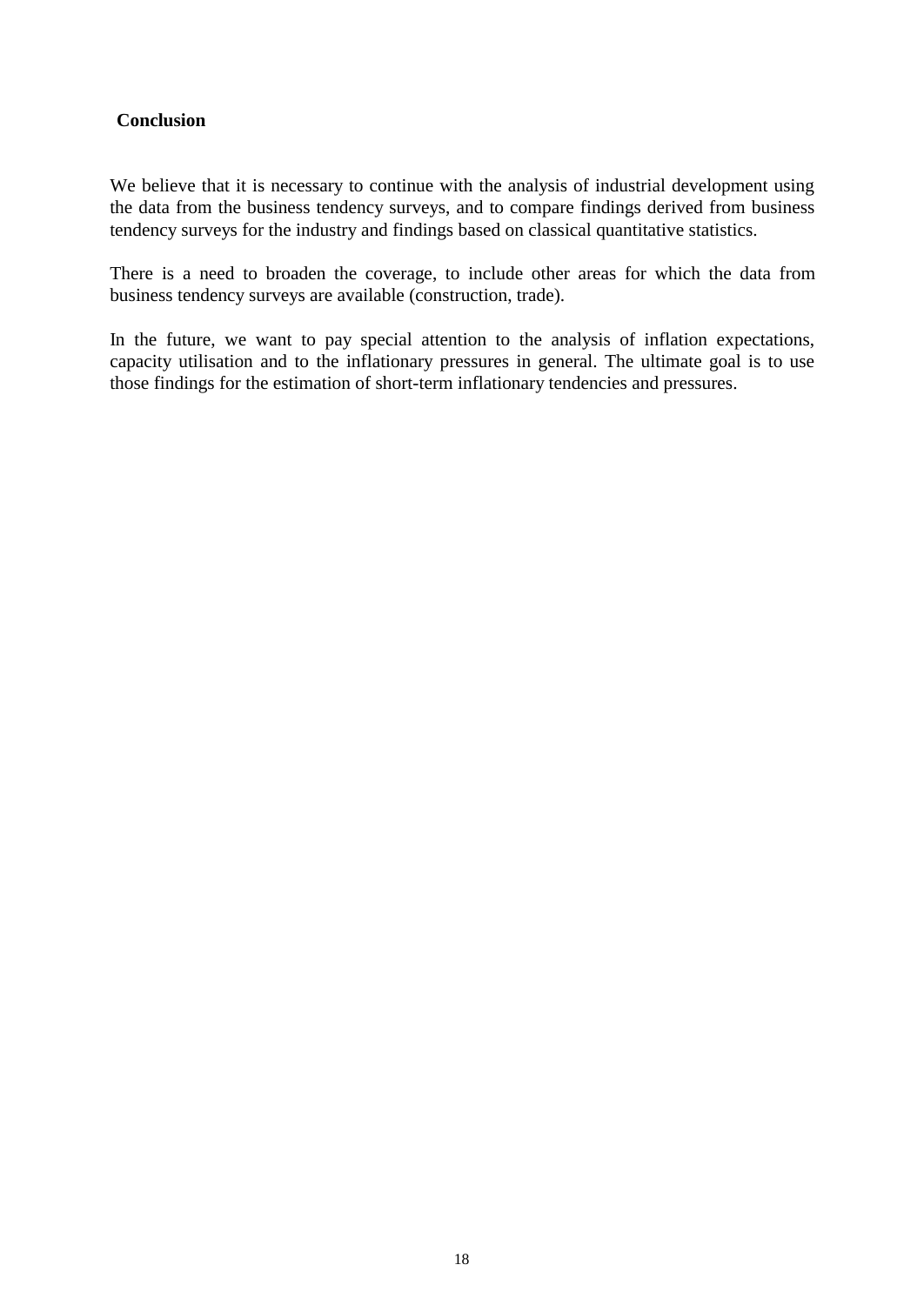## **References**

- (1) Ekonomický monitor stavu hospodárstva SR. (Economic Monitor of the State of the Economy of the SR, 1/1993-12/1999, SECTIONS 1, 2), Statistical Office of the SR.
- (2) Konjunkturálne prieskumy. Priemysel (Stavebníctvo, Vnútorný obchod). (Business tendency surveys. Industry (Construction, Domestic Trade), 1/1993-2/2000. Statistical Office of the SR, also on INTERNET: [\(http://www.statistics.sk/webdata/slov/konjunkt/kpp.htm\)](http://www.statistics.sk/webdata/slov/konjunkt/kpp.htm)
- (3) Hajnovič, F., Haluška, J., Olexa, M., Gálová, E.: Metódy a prístupy ku krátkodobému prognózovaniu vývoja cien. (Methods and Approaches to the Short-Term Forecasts of Price Developments - working document) VÚSEIAR (INFOSTAT), Bratislava, September 1991.
- (4) Reckwerth, J.: Inflation and output in Germany: the role of inflation expectations. Discussion Paper 5/97. Economic Research Group of the Deutsche Bundesbank, October 1997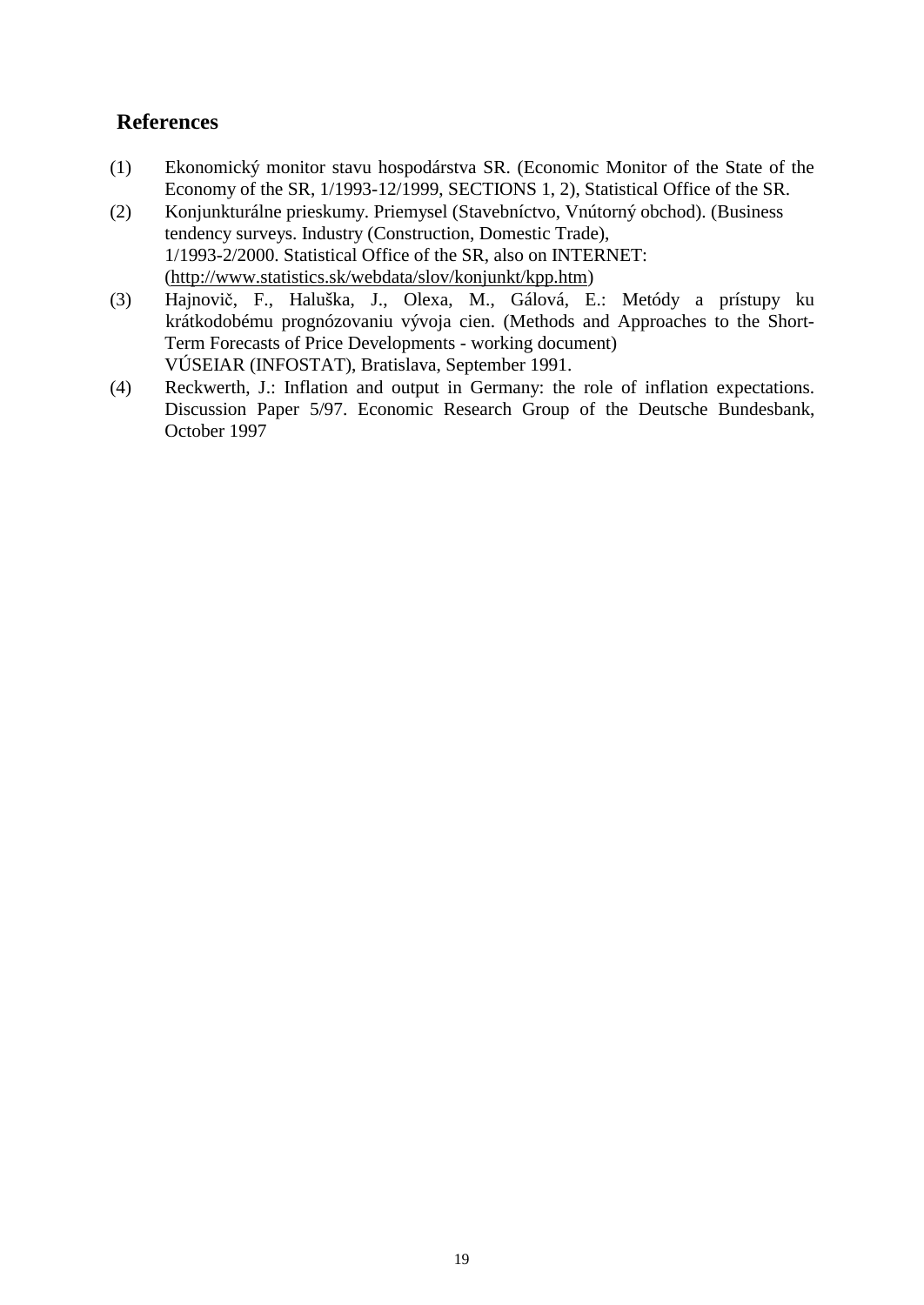# **Annexes**

**(Results of the Estimation and Parameter Stability Tests)** 

The results were obtained using E-views econometric software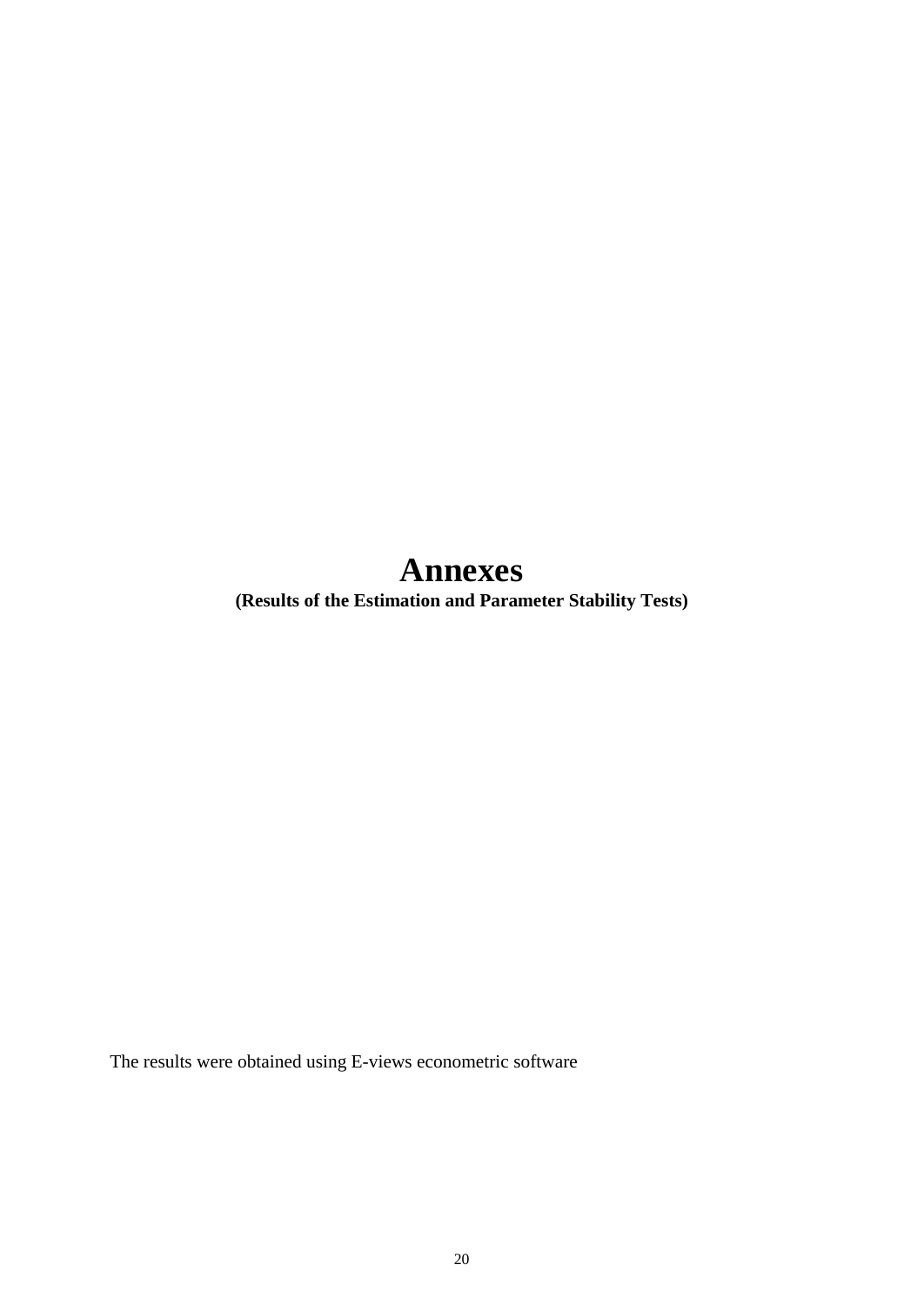#### Annex 1.a A long-term relationship between the monthly industrial production growth rate and its assessment in the business tendency survey

| Method: Least Squares<br>Date: 02/29/00 Time: 07:38<br>Sample(adjusted): 1993:02 1999:12<br>Included observations: 83 after adjusting endpoints |             |                       |             |             |
|-------------------------------------------------------------------------------------------------------------------------------------------------|-------------|-----------------------|-------------|-------------|
| Variable                                                                                                                                        | Coefficient | Std. Error            | t-Statistic | Prob.       |
| C                                                                                                                                               | $-0.007280$ | 0.006168              | $-1.180152$ | 0.2414      |
| <b>SRVXI</b>                                                                                                                                    | 0.002118    | 0.000242              | 8.766978    | 0.0000      |
| R-squared                                                                                                                                       | 0.486887    | Mean dependent var    |             | 0.009433    |
| Adjusted R-squared                                                                                                                              | 0.480552    | S.D. dependent var    |             | 0.074155    |
| S.E. of regression                                                                                                                              | 0.053446    | Akaike info criterion |             | $-2.996501$ |
| Sum squared resid                                                                                                                               | 0.231372    | Schwarz criterion     |             | $-2.938216$ |
| Log likelihood                                                                                                                                  | 126.3548    | F-statistic           |             | 76.85990    |
| Durbin-Watson stat                                                                                                                              | 2.494081    | Prob(F-statistic)     |             | 0.000000    |



Dependent Variable: DLOG(XIP)

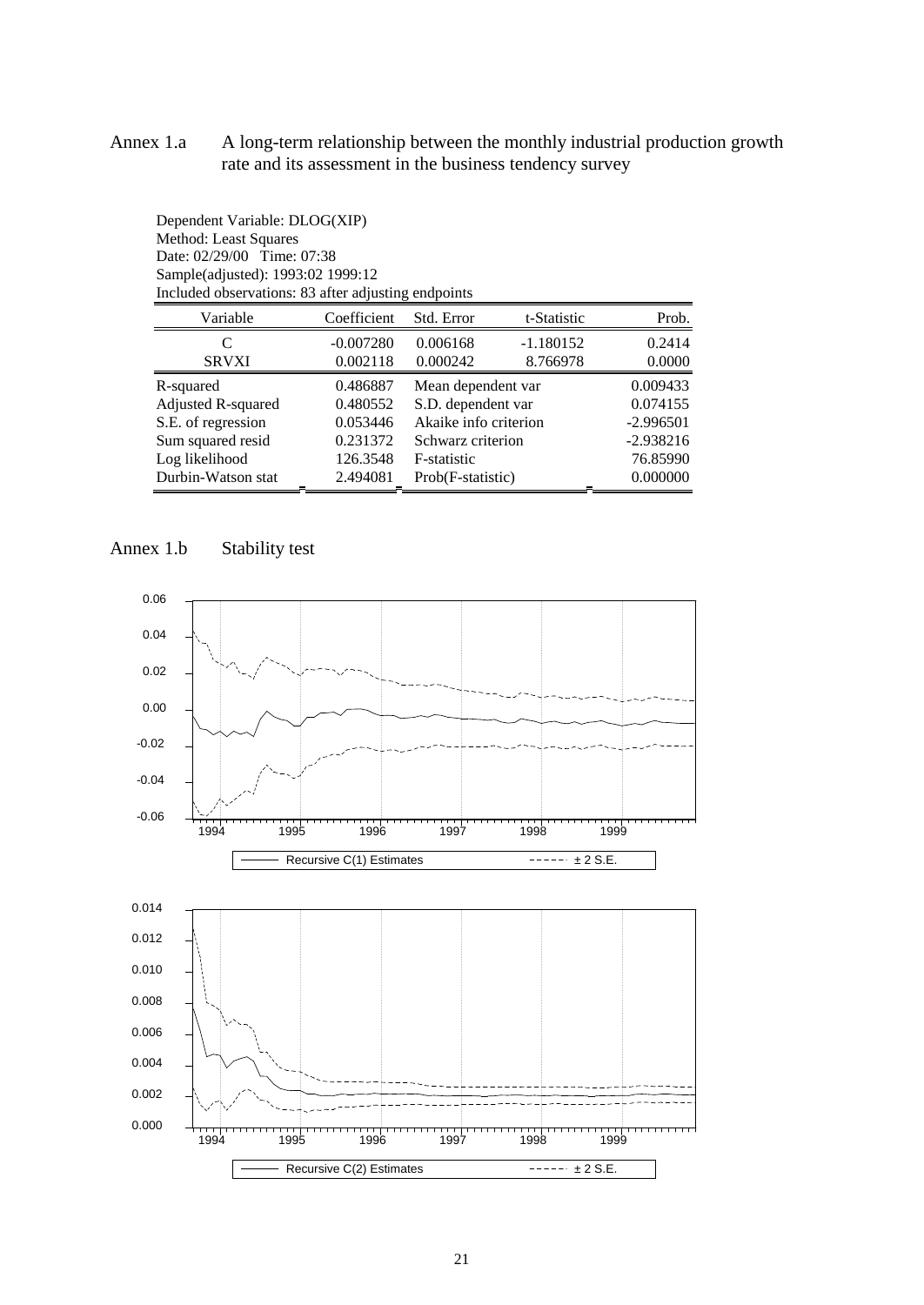#### Annex 2a Error-correction relationship between the monthly industrial production growth rate and the business tendency balance for industrial production

Dependent Variable: DLOG(XIP) Method: Least Squares Date: 03/02/00 Time: 08:17 Sample(adjusted): 1993:03 1999:12 Included observations: 82 after adjusting endpoints Variable Coefficient Std. Error t-Statistic Prob. C -0.007590 0.006089 -1.246437 0.2163 SRVXI 0.002179 0.000238 9.136113 0.0000 DLOG(XIP(- 1))+0.00728- 0.002118\*SRVXI(-1) -0.250902 0.109639 -2.288433 0.0248

| 0.518314 | Mean dependent var    | 0.009804    |
|----------|-----------------------|-------------|
| 0.506119 | S.D. dependent var    | 0.074534    |
| 0.052380 | Akaike info criterion | $-3.024688$ |
| 0.216749 | Schwarz criterion     | $-2.936637$ |
| 127.0122 | F-statistic           | 42.50359    |
| 2.022692 | Prob(F-statistic)     | 0.000000    |
|          |                       |             |

Annex 2b. Actual and fitted values, residuals



Annex 2c. Stability of model parameters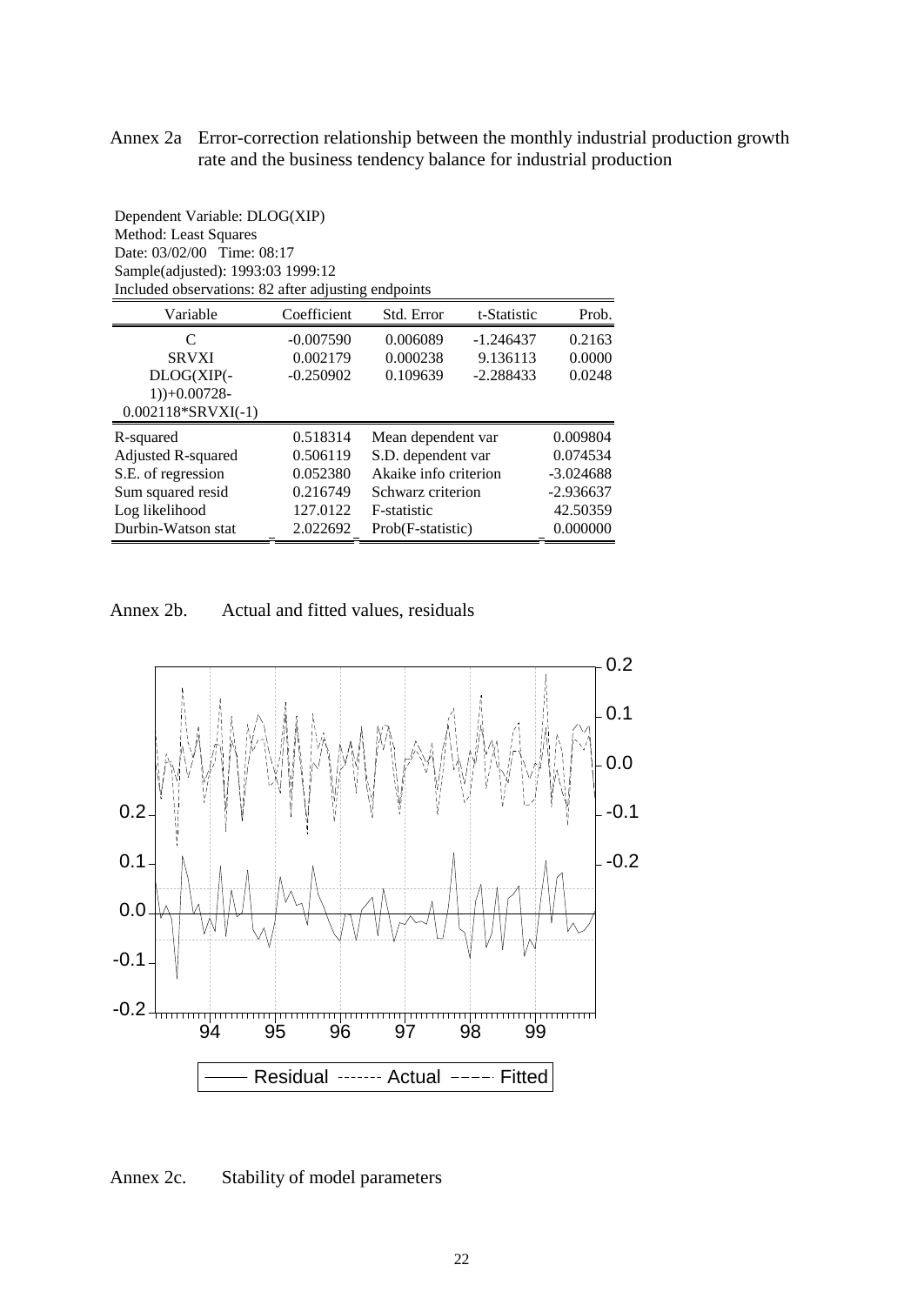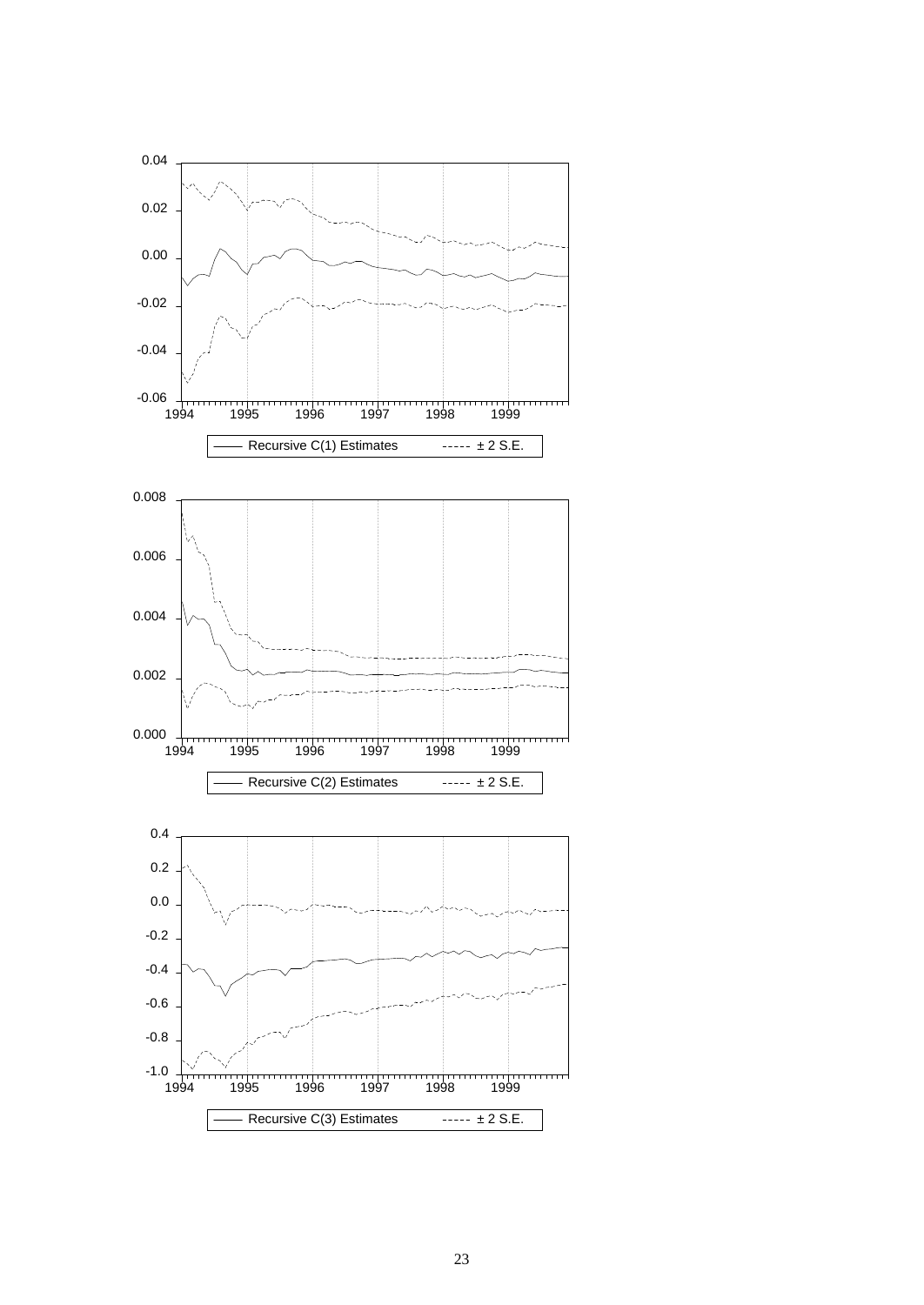Annex 3. The long-term relationship between the industrial production growth rate  $(dlog(XIP))$  and the business tendency balance  $(SRVXI)$ (seasonal filter model)

Dependent Variable: DLOG(XIP) Method: Least Squares Date: 03/02/00 Time: 20:56 Sample(adjusted): 1993:02 1999:12 Included observations: 83 after adjusting endpoints DLOG(XIP)=C(13)\*SRVXI+C(1)\*@SEAS(1)+C(2)\*@SEAS(2)+C(3)\*@SEA  $S(3)$ 

+C(4)\*@SEAS(4)+C(5)\*@SEAS(5)+C(6)\*@SEAS(6)+C(7)\*@SEAS(7)

+C(8)\*@SEAS(8)+C(9)\*@SEAS(9)+C(10)\*@SEAS(10)+C(11)\*@SEAS(11) +C(12)\*@SEAS(12)

|                    | Coefficient | Std. Error            | t-Statistic | Prob.       |
|--------------------|-------------|-----------------------|-------------|-------------|
| C(13)              | 0.000684    | 0.000271              | 2.526606    | 0.0138      |
| C(1)               | $-0.034666$ | 0.015884              | $-2.182412$ | 0.0324      |
| C(2)               | 0.010059    | 0.014637              | 0.687229    | 0.4942      |
| C(3)               | 0.085033    | 0.017147              | 4.959069    | 0.0000      |
| C(4)               | $-0.054694$ | 0.014808              | $-3.693522$ | 0.0004      |
| C(5)               | 0.041412    | 0.015355              | 2.696937    | 0.0088      |
| C(6)               | 0.015826    | 0.014647              | 1.080472    | 0.2836      |
| C(7)               | $-0.092887$ | 0.016377              | $-5.671704$ | 0.0000      |
| C(8)               | 0.053073    | 0.014969              | 3.545588    | 0.0007      |
| C(9)               | 0.040969    | 0.016241              | 2.522575    | 0.0139      |
| C(10)              | 0.046182    | 0.016430              | 2.810916    | 0.0064      |
| C(11)              | $-0.003847$ | 0.016208              | $-0.237376$ | 0.8131      |
| C(12)              | $-0.063552$ | 0.015502              | -4.099699   | 0.0001      |
| R-squared          | 0.767178    | Mean dependent var    |             | 0.009433    |
| Adjusted R-squared | 0.727265    | S.D. dependent var    |             | 0.074155    |
| S.E. of regression | 0.038727    | Akaike info criterion |             | $-3.521662$ |
| Sum squared resid  | 0.104984    | Schwarz criterion     |             | $-3.142808$ |
| Log likelihood     | 159.1490    | F-statistic           |             | 19.22155    |
| Durbin-Watson stat | 2.662785    | Prob(F-statistic)     |             | 0.000000    |

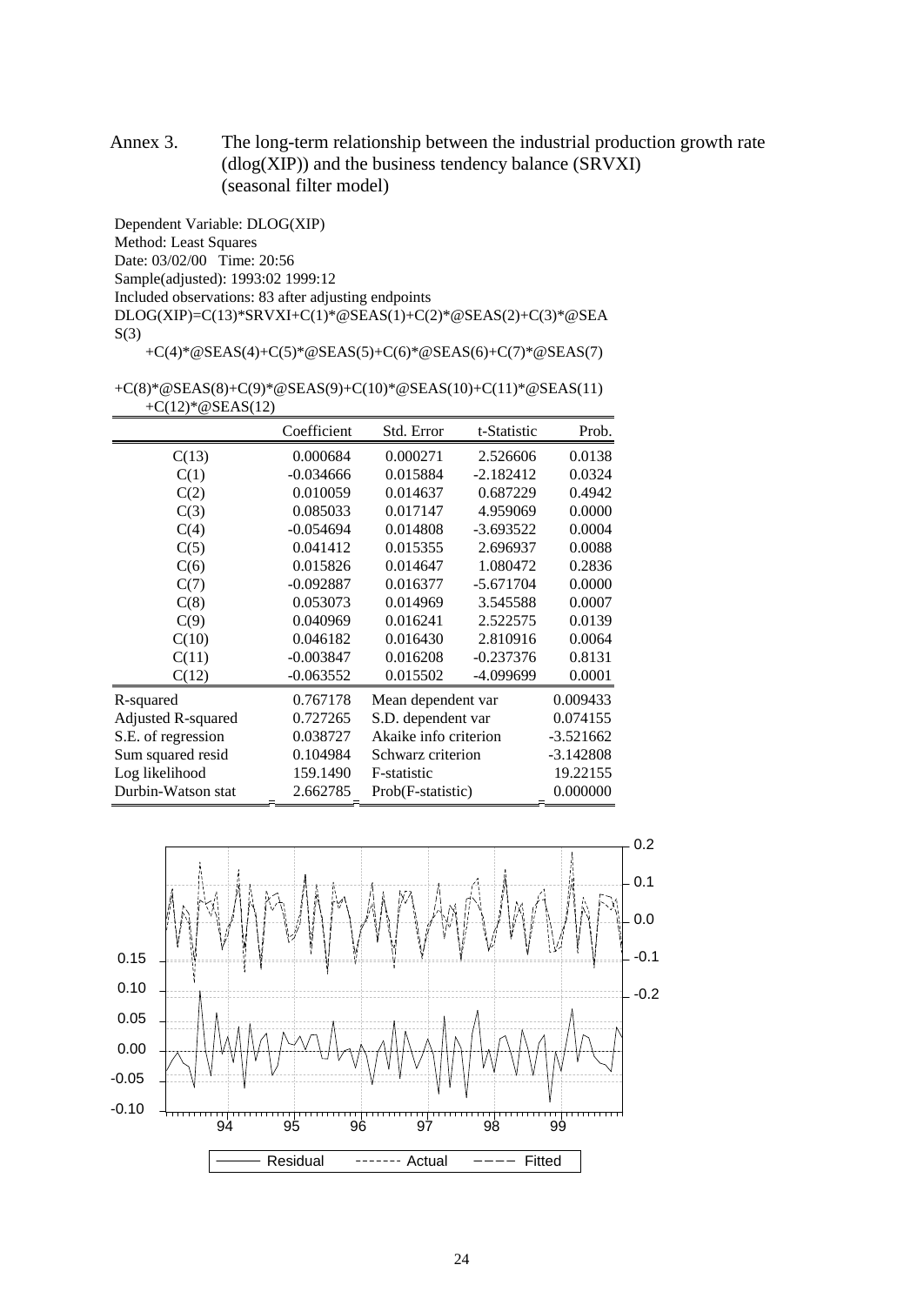Annex 4. Error-correction relationship between the industrial production growth rate  $(dlog(XIP))$  and the business tendency balance  $(SRVXI)$  (model with

seasonal filter)

| Dependent Variable: DLOG(XIP)                                 |                                                          |            |             |        |
|---------------------------------------------------------------|----------------------------------------------------------|------------|-------------|--------|
| Method: Least Squares                                         |                                                          |            |             |        |
| Date: 03/03/00 Time: 03:30                                    |                                                          |            |             |        |
| Sample(adjusted): 1993:03 1999:12                             |                                                          |            |             |        |
| Included observations: 82 after adjusting endpoints           |                                                          |            |             |        |
| Convergence achieved after 5 iterations                       |                                                          |            |             |        |
| $DLOG(XIP)=C(13)*SRVXI+C(14)*(DLOG(XIP(-1))-C(13)*SRVXI(-1))$ |                                                          |            |             |        |
| 1))+C(1)*@SEAS(1)                                             |                                                          |            |             |        |
|                                                               | +C(2)*@SEAS(2)+C(3)*@SEAS(3)+C(4)*@SEAS(4)+C(5)*@SEAS(5) |            |             |        |
|                                                               | +C(6)*@SEAS(6)+C(7)*@SEAS(7)+C(8)*@SEAS(8)+C(9)*@SEAS(9) |            |             |        |
|                                                               | + $C(10)*@SEAS(10)+C(11)*@SEAS(11)+C(12)*@SEAS(12)$      |            |             |        |
|                                                               | Coefficient                                              | Std. Error | t-Statistic | Prob.  |
| C(13)                                                         | 0.000626                                                 | 0.000259   | 2.416089    | 0.0184 |
| C(14)                                                         | $-0.342710$                                              | 0.113608   | $-3.016606$ | 0.0036 |
| C(1)                                                          | $-0.057803$                                              | 0.016883   | $-3.423738$ | 0.0011 |
| C(2)                                                          | 0.003574                                                 | 0.015494   | 0.230700    | 0.8182 |
| C(3)                                                          | 0.090402                                                 | 0.016320   | 5.539492    | 0.0000 |
| C(4)                                                          | $-0.025377$                                              | 0.017039   | $-1.489360$ | 0.1410 |
| C(5)                                                          | 0.023501                                                 | 0.015701   | 1.496759    | 0.1391 |
| C(6)                                                          | 0.030477                                                 | 0.014812   | 2.057597    | 0.0435 |
| C(7)                                                          | $-0.089004$                                              | 0.015596   | $-5.706944$ | 0.0000 |
| C(8)                                                          | 0.021372                                                 | 0.017558   | 1.217220    | 0.2277 |
| C(9)                                                          | 0.060903                                                 | 0.016965   | 3.589977    | 0.0006 |
| C(10)                                                         | 0.062348                                                 | 0.017404   | 3.582291    | 0.0006 |
| C(11)                                                         | 0.014028                                                 | 0.017395   | 0.806450    | 0.4228 |

| C(11)              | 0.014028    | U.UI 7595             | <b>0.800450</b> | <u>0.4228</u> |
|--------------------|-------------|-----------------------|-----------------|---------------|
| C(12)              | $-0.065455$ | 0.014116              | $-4.636852$     | 0.0000        |
| R-squared          | 0.796403    | Mean dependent var    |                 | 0.009804      |
| Adjusted R-squared | 0.757480    | S.D. dependent var    |                 | 0.074534      |
| S.E. of regression | 0.036705    | Akaike info criterion |                 | $-3.617546$   |
| Sum squared resid  | 0.091614    | Schwarz criterion     |                 | $-3.206643$   |
| Log likelihood     | 162.3194    | F-statistic           |                 | 20.46102      |
| Durbin-Watson stat | 2.157170    | Prob(F-statistic)     |                 | 0.000000      |

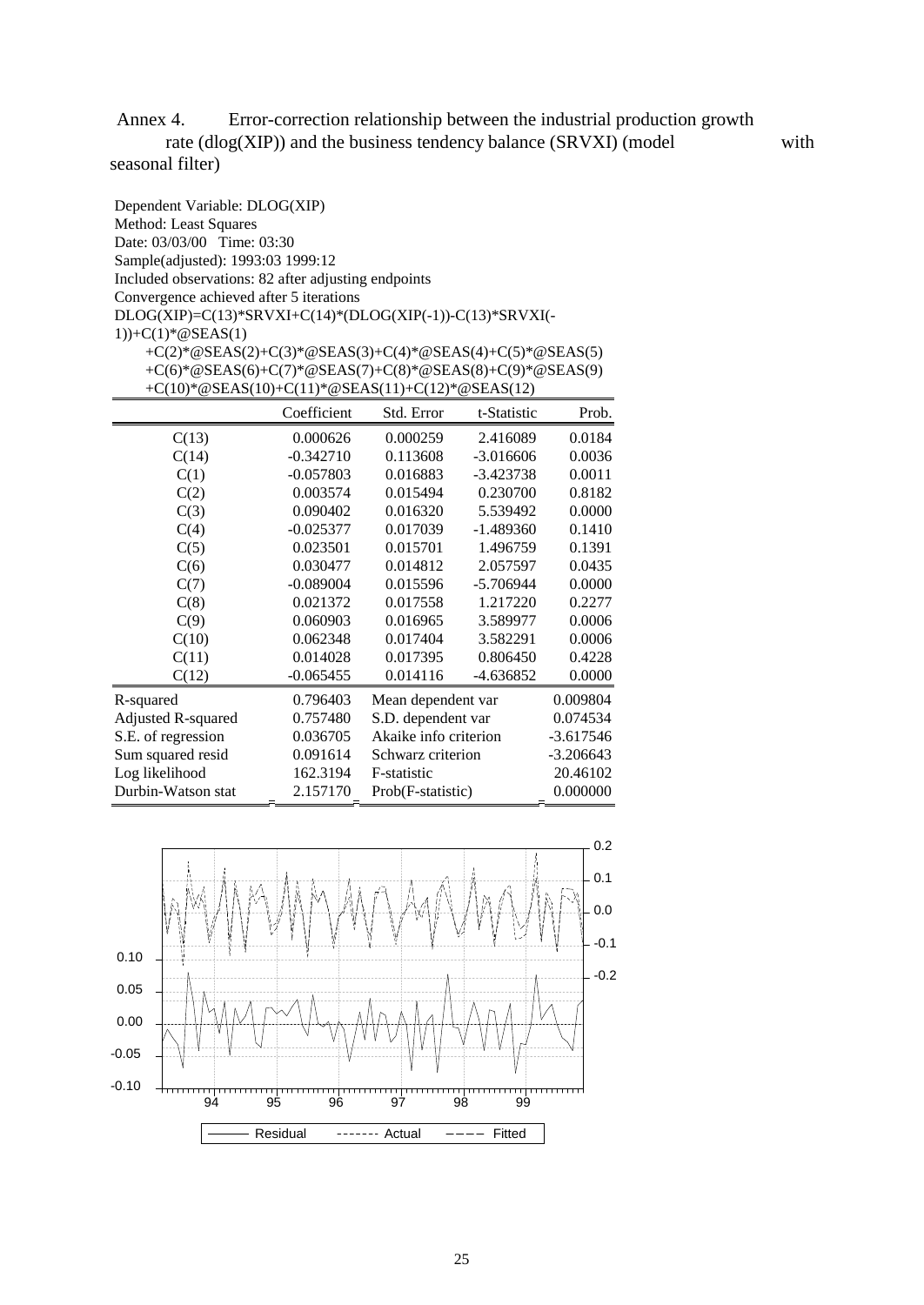#### Annex 5a Error-correction relationship between the year-to-year industrial production growth rate (YXIP) and yearly (cumulative) business tendency balance for industrial production (YSRVXI)

| Date: 03/02/00 Time: 10:14                                   |             |                       |             |             |  |  |
|--------------------------------------------------------------|-------------|-----------------------|-------------|-------------|--|--|
| Sample(adjusted): 1994:02 1999:12                            |             |                       |             |             |  |  |
| Included observations: 71 after adjusting endpoints          |             |                       |             |             |  |  |
| Convergence achieved after 1 iterations                      |             |                       |             |             |  |  |
| YXIP=C(1)+C(2)*YSRVXI+C(3)*(YXIP(-1)-(C(1)+C(2)*YSRVXI(-1))) |             |                       |             |             |  |  |
|                                                              | Coefficient | Std. Error            | t-Statistic | Prob.       |  |  |
| C(1)                                                         | 0.069086    | 0.033184              | 2.081889    | 0.0411      |  |  |
| C(2)                                                         | 0.000515    | 0.000236              | 2.186498    | 0.0322      |  |  |
| C(3)                                                         | 0.783085    | 0.077052              | 10.16312    | 0.0000      |  |  |
| R-squared                                                    | 0.620243    | Mean dependent var    |             | 0.115378    |  |  |
| Adjusted R-squared                                           | 0.609074    | S.D. dependent var    |             | 0.068162    |  |  |
| S.E. of regression                                           | 0.042618    | Akaike info criterion |             | $-3.431765$ |  |  |
| Sum squared resid                                            | 0.123506    | Schwarz criterion     |             | $-3.336159$ |  |  |
| Log likelihood                                               | 124.8277    | F-statistic           |             | 55.53097    |  |  |
| Durbin-Watson stat                                           | 2.389635    | Prob(F-statistic)     |             | 0.000000    |  |  |

Annex 5b. Actual and fitted values, residuals

Dependent Variable: YXIP Method: Least Squares

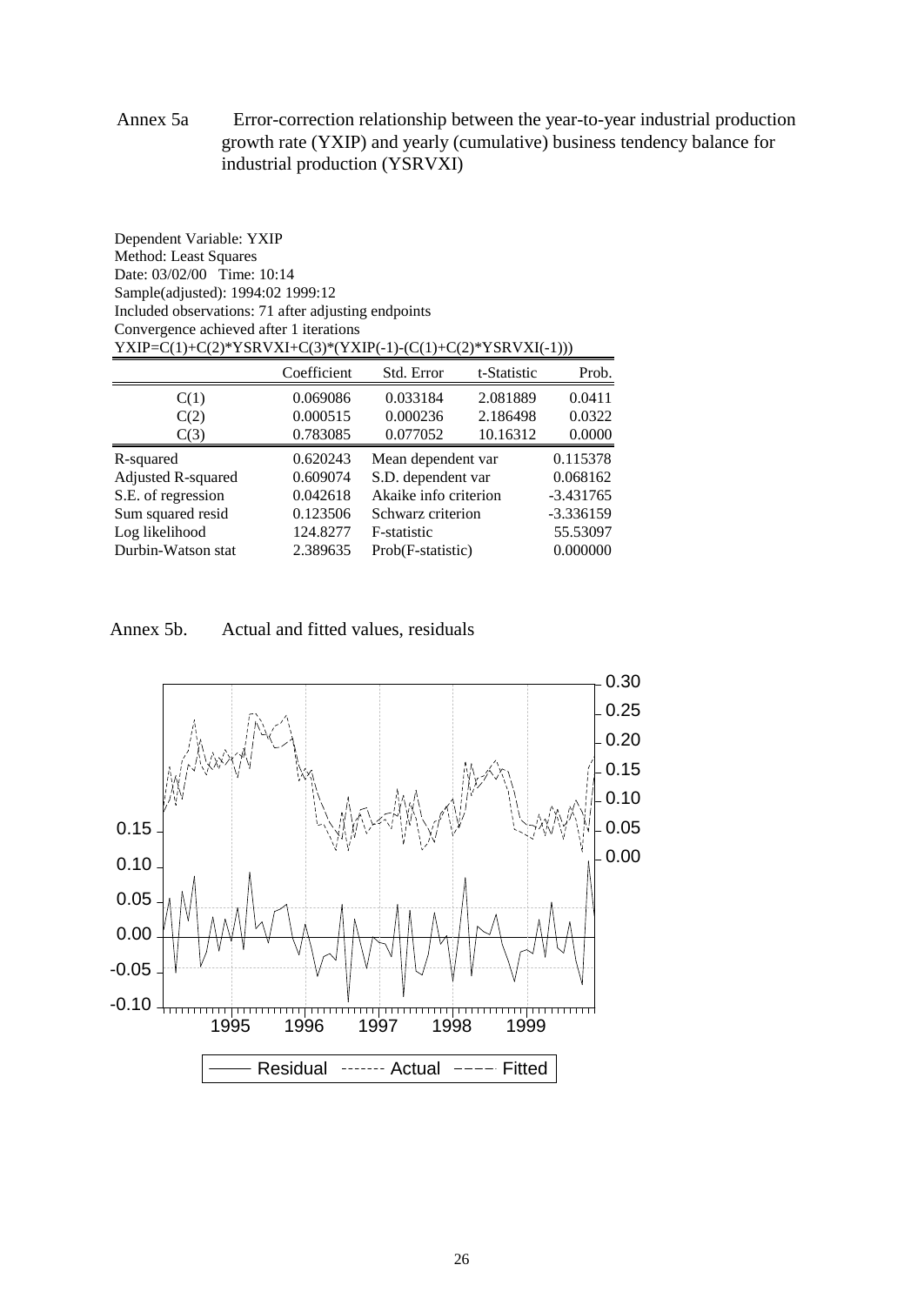Annex 6. Relation between the assessment of the development of industrial production (SRVXI) and the assessment of the development of domestic (SRVSID) and foreign (SRVSIFR) industrial sales in the business tendency survey

Dependent Variable: SRVXI Method: Least Squares Date: 02/29/00 Time: 08:48 Sample(adjusted): 1993:01 2000:02 Included observations: 86 after adjusting endpoints SRVXI=C(1)+C(2)\*SRVSID+(1-C(2))\*SRVSIFR

| Coefficient | Std. Error  | t-Statistic | Prob.                                                                                                       |
|-------------|-------------|-------------|-------------------------------------------------------------------------------------------------------------|
| $-1.480985$ | 1.682518    | $-0.880220$ | 0.3813                                                                                                      |
| 0.318314    | 0.088695    | 3.588859    | 0.0006                                                                                                      |
| 0.620349    |             |             | 8.174419                                                                                                    |
| 0.615829    |             |             | 24.63722                                                                                                    |
| 15.27052    |             |             | 8.312706                                                                                                    |
| 19587.85    |             |             | 8.369784                                                                                                    |
| $-355.4464$ | F-statistic |             | 137.2559                                                                                                    |
| 2.250222    |             |             | 0.000000                                                                                                    |
|             |             |             | Mean dependent var<br>S.D. dependent var<br>Akaike info criterion<br>Schwarz criterion<br>Prob(F-statistic) |



Annex 7. Relation between an assessment of the production (SRVXI)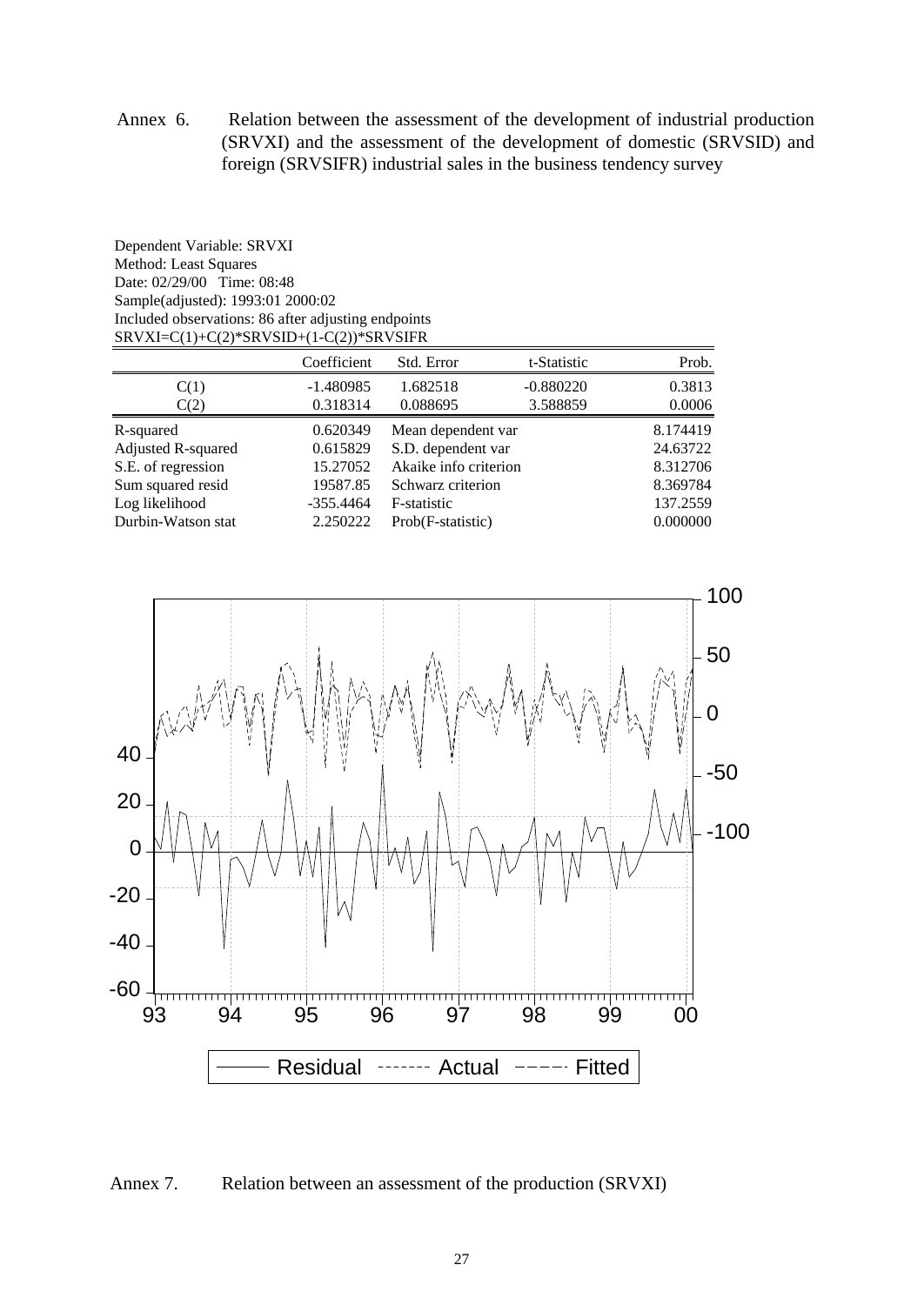#### and domestic (SRVSID) and foreign (SRVSIFR) sales in the business tendency survey (model with seasonal filter)

Dependent Variable: SRVXI Method: Least Squares Date: 03/03/00 Time: 08:19 Sample(adjusted): 1993:01 2000:02 Included observations: 86 after adjusting endpoints SRVXI=C(13)\*SRVSID+(1-  $C(13)$ )\*SRVSIFR+ $C(1)$ \*@SEAS(1)+ $C(2)$ \*@SEAS(2) +C(3)\*@SEAS(3)+C(4)\*@SEAS(4)+C(5)\*@SEAS(5)+C(6)\*@SEAS(6)

#### +C(7)\*@SEAS(7)+C(8)\*@SEAS(8)+C(9)\*@SEAS(9)+C(10)\*@SEAS(10) +C(11)\*@SEAS(11)+C(12)\*@SEAS(12)

|                    | Coefficient | Std. Error            | t-Statistic | Prob.    |
|--------------------|-------------|-----------------------|-------------|----------|
| C(13)              | 0.374242    | 0.091305              | 4.098800    | 0.0001   |
| C(1)               | 8.035228    | 4.976568              | 1.614612    | 0.1107   |
| C(2)               | -9.911743   | 4.997464              | $-1.983354$ | 0.0511   |
| C(3)               | 6.468180    | 5.556338              | 1.164108    | 0.2482   |
| C(4)               | $-10.73528$ | 5.308931              | $-2.022118$ | 0.0468   |
| C(5)               | 6.097402    | 5.423999              | 1.124153    | 0.2646   |
| C(6)               | $-6.291775$ | 5.345578              | $-1.177006$ | 0.2430   |
| C(7)               | $-7.907143$ | 5.312903              | $-1.488290$ | 0.1410   |
| C(8)               | $-5.874675$ | 5.295582              | $-1.109354$ | 0.2709   |
| C(9)               | $-2.920131$ | 5.415664              | $-0.539201$ | 0.5914   |
| C(10)              | 8.730086    | 5.301234              | 1.646803    | 0.1039   |
| C(11)              | 9.067532    | 5.316216              | 1.705636    | 0.0923   |
| C(12)              | $-10.00801$ | 5.426837              | $-1.844170$ | 0.0692   |
| R-squared          | 0.722270    | Mean dependent var    |             | 8.174419 |
| Adjusted R-squared | 0.676616    | S.D. dependent var    |             | 24.63722 |
| S.E. of regression | 14.01041    | Akaike info criterion |             | 8.255916 |
| Sum squared resid  | 14329.29    | Schwarz criterion     |             | 8.626922 |
| Log likelihood     | $-342.0044$ | F-statistic           |             | 15.82047 |
| Durbin-Watson stat | 1.978187    | Prob(F-statistic)     |             | 0.000000 |



Annex 8a. Relation between the expected development of industrial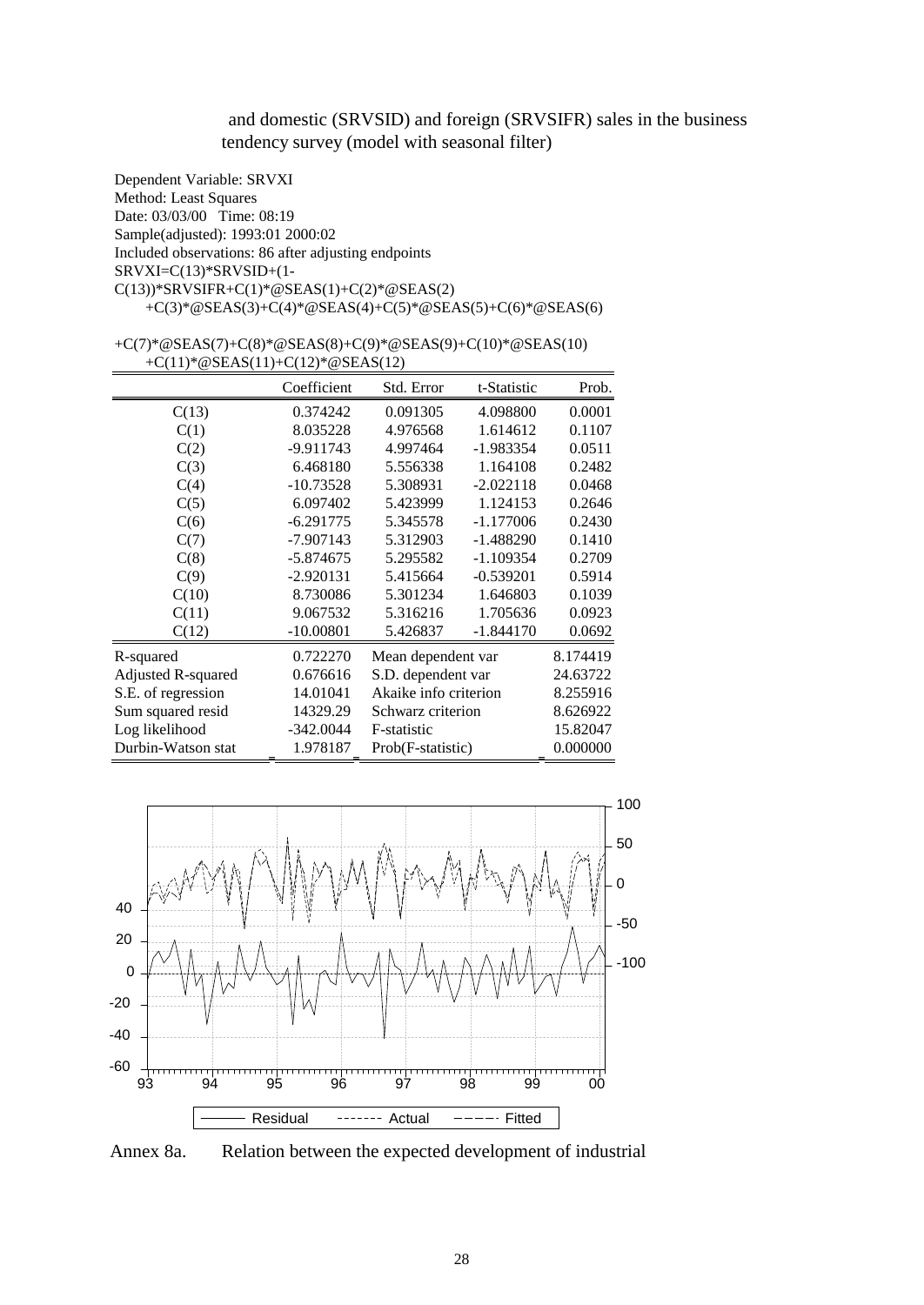production (SRVXIE) and the expected development of domestic (SRVDDIE) and foreign (SRVFRIE) demand according to the business tendency survey.

| Dependent Variable: SRVXIE                          |
|-----------------------------------------------------|
| Method: Least Squares                               |
| Date: $02/29/00$ Time: $08:36$                      |
| Sample(adjusted): 1993:01 2000:02                   |
| Included observations: 86 after adjusting endpoints |
| $SRVXIE=C(1)+C(2)*SRVDDIE+(1-C(2))*SRVDFRIE$        |

|                    | Coefficient | Std. Error            | t-Statistic | Prob.    |
|--------------------|-------------|-----------------------|-------------|----------|
| C(1)               | 9.340872    | 1.944935              | 4.802665    | 0.0000   |
| C(2)               | 0.877717    | 0.094423              | 9.295554    | 0.0000   |
| R-squared          | 0.352099    | Mean dependent var    |             | 27.33721 |
| Adjusted R-squared | 0.344386    | S.D. dependent var    |             | 18.06889 |
| S.E. of regression | 14.63038    | Akaike info criterion |             | 8.227058 |
| Sum squared resid  | 17980.03    | Schwarz criterion     |             | 8.284136 |
| Log likelihood     | $-351.7635$ | F-statistic           |             | 45.64952 |
| Durbin-Watson stat | 1.514561    | Prob(F-statistic)     |             | 0.000000 |